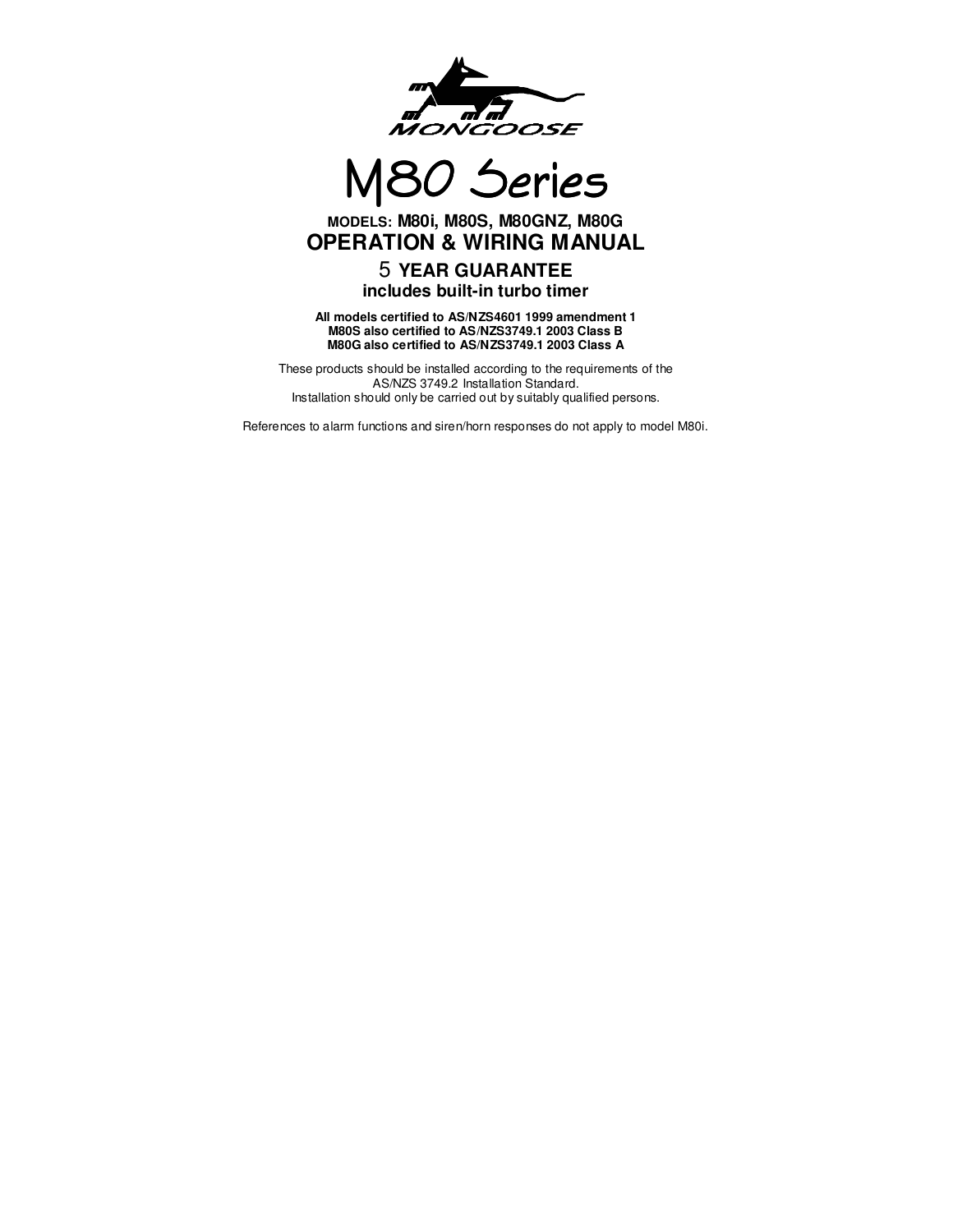# **REMOTE CONTROL 2 Supplied**

# **BUTTON 'ONE' ONLY**

**'ARM or DISARM'**  PRESS ONCE FOR 1SECOND TO ARM OR DISARM THE SECURITY SYSTEM - (DOORS WILL ALSO LOCK OR UNLOCK IF THE CENTRAL LOCKING HAS BEEN CONNECTED)

**FOR TURBO TIMER OPERATION SEE PAGE 7** 

#### **BUTTON 'TWO' ONLY** PRESS FOR 3 SECONDS FOR 'AUXILIARY OUTPUT' (EG: BOOT

RELEASE)

#### **BUTTON 'TWO' THEN 'ONE' 'SILENT ARM or DISARM'**

THIS SEQUENCE WILL SILENTLY ARM OR DIS-ARM THE ALARM



# **BUTTON 'THREE'**

'PANIC' PRESS FOR 3 SECONDS TO SOUND THE ALARM SYSTEM. PRESS AGAIN TO CANCEL.

PRESS WITH IGNITION ON TO TURN TURBO TIMER ON/OFF

#### **BUTTON 'ONE' THEN 'THREE'**

**'SENSOR BYPASS'**  THIS DEACTIVATES ANY CONNECTED SENSOR. ONLY DEACTIVATE SENSORS TO REDUCE THE POSSIBILITY OF FALSE ALARMS.

#### **BUTTON 'TWO' & 'THREE' TOGETHER 'CAR FINDER'**

PRESS BOTH BUTTONS FOR 1 SECOND. SIREN SOUNDS BRIEFLY AND LIGHTS FLASH TO SHOW VEHICLE LOCATION

**BATTERY REPLACEMENT<br>YOUR REMOTE CONTROL, USES 2 x CR2023 LITHIUM BATTERIES WHICH ARE** AVAILABLE FROM YOUR MONGOOSE AGENT OR ELECTRONIC SUPPLY SHOP. PLEASE CHANGE ANNUALLY OR IF OPERATION BECOMES INTERMITTENT.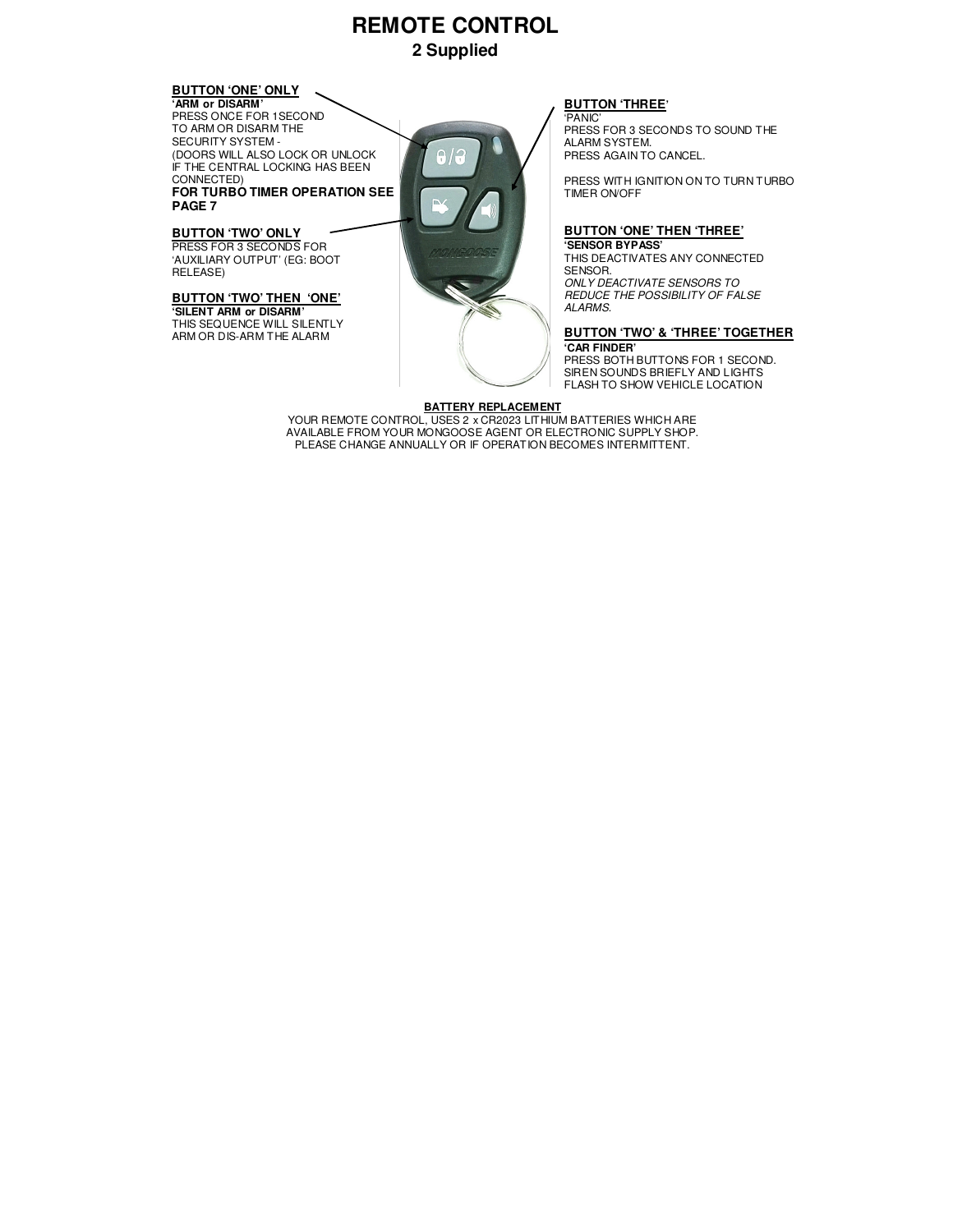# **CONTENTS**

| Automatic engine immobilisation    | 4  | Arm condition memory<br>10       |
|------------------------------------|----|----------------------------------|
|                                    | 5  | Noise pollution control<br>10    |
| Open circuit bypass                | 5  | Indicator flashing<br>11         |
| Central locking                    | 5  | Dash mounted warning light<br>11 |
| Disarming                          | 6  | Chirp confirmation<br>11         |
| Security re-arm                    | 6  | Car Finder & Panic<br>12         |
| Silent arm/disarm                  | 6  | Boot release<br>12               |
| Bonnet, boot & doors               | 6  | Programme options<br>13/1        |
| Built-in turbo timer               | 7  | Remote controls<br>14            |
| 2 stage impact sensor (excl' M80i) | 8  | Remote code learning<br>14/1     |
| Glass break sensor                 | 8  | EMERGENCY OVERRIDE<br>16         |
| Ultrasonic sensors (optional)      | 8  | PIN code programming<br>17       |
| Microwave sensor (optional)        | 9  | Testing your alarm<br>18         |
| Sensor disable                     | 9  |                                  |
| Intrusion alert                    | 9  | Wiring, programming & warranty   |
| Battery back-up siren (M80S/G)     | 10 | Proof of purchase                |
|                                    | 10 |                                  |
|                                    |    |                                  |

| Automatic engine immobilisation    | 4 |                                  |
|------------------------------------|---|----------------------------------|
|                                    | 5 |                                  |
| Open circuit bypass                | 5 | Indicator flashing<br>11         |
| Central locking                    | 5 | Dash mounted warning light<br>11 |
| Disarming                          | 6 | Chirp confirmation<br>11         |
| Security re-arm                    | 6 | Car Finder & Panic<br>12         |
| Silent arm/disarm                  | 6 | Boot release<br>12               |
| Bonnet, boot & doors               | 6 |                                  |
| Built-in turbo timer               | 7 | Remote controls<br>14            |
| 2 stage impact sensor (excl' M80i) | 8 | Remote code learning 14/15       |
| Glass break sensor                 | 8 | EMERGENCY OVERRIDE<br>16         |
| Ultrasonic sensors (optional)      | 8 | PIN code programming<br>17       |
| Microwave sensor (optional)        | 9 | Testing your alarm<br>18         |
| Sensor disable                     | 9 |                                  |
| Intrusion alert                    | 9 | Wiring, programming & warranty   |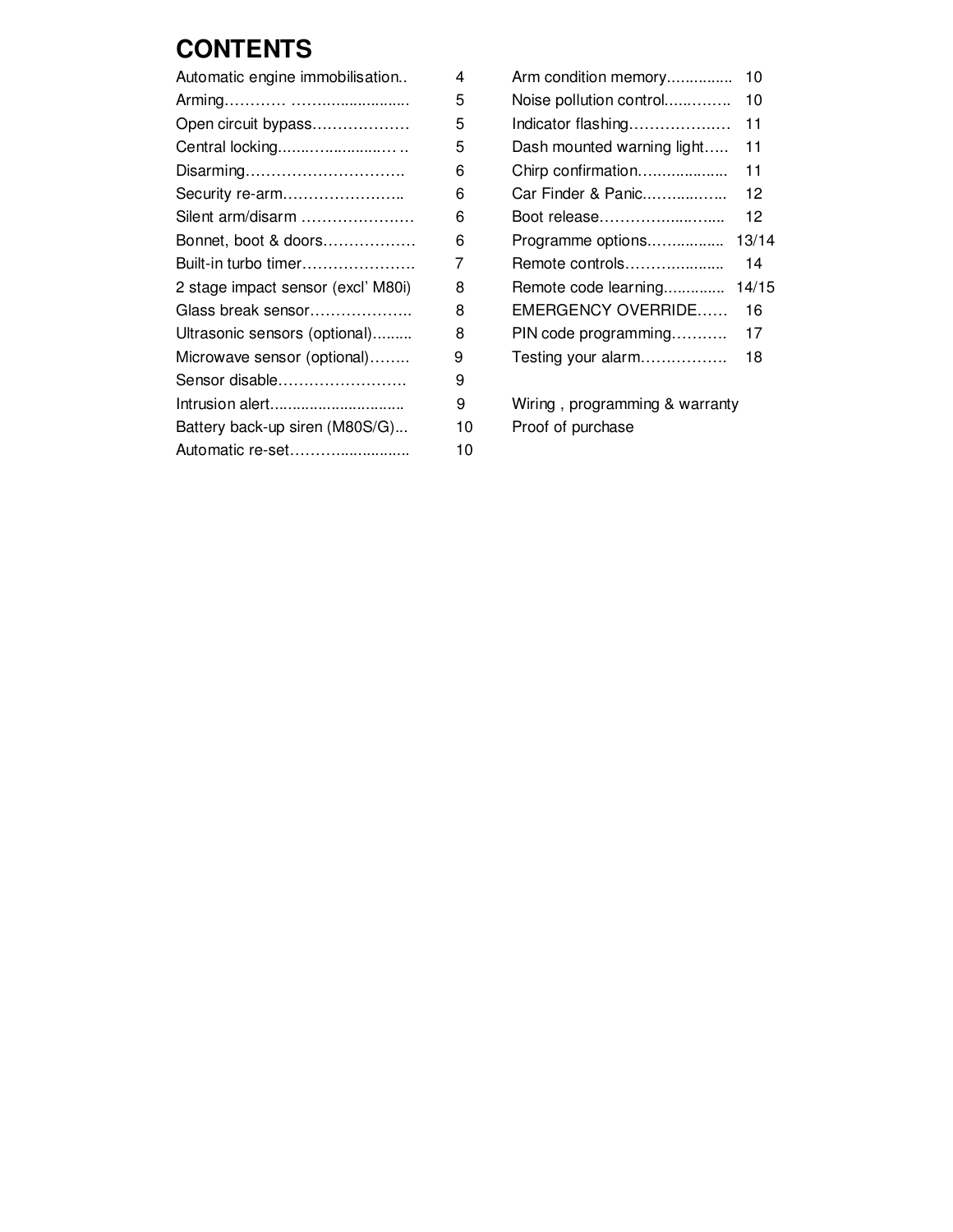# **OPERATING YOUR VEHICLE SECURITY SYSTEM**

#### **AUTOMATIC 'TRIPLE CIRCUIT' ENGINE IMMOBILISATION**

**The engine will always immobilise automatically** 

#### **30 seconds after the ignition has been turned off.**



When you turn the ignition OFF, the dashboard LED will start to fast flash for 30 seconds to indicate the automatic sequence has commenced. At the end of the 30 seconds, the siren will chirp once (alarm models only), the indicators will flash once and the dashboard LED will slow flash as confirmation of immobilisation. Only the engine is immobilised, the alarm system is not yet armed. If an attempt is made to start the engine whilst immobilised, the siren will chirp a warning – fully sounds if armed by remote.

#### **ONCE IMMOBILISED, PRESS BUTTON ONE TO DISENGAGE THE ENGINE IMMOBILISERS**

NOTE: If the system has automatically immobilised the engine and you now wish to arm the security system (& lock the doors), press button one twice.

The installer of this system will immobilise **three** of the following possible circuits to prevent engine starting;

- □ Starter motor
- $\Box$  Ignition system
- Electric fuel pump
- Other engine controlling circuit

Ask the installer which circuits are immobilised for future reference.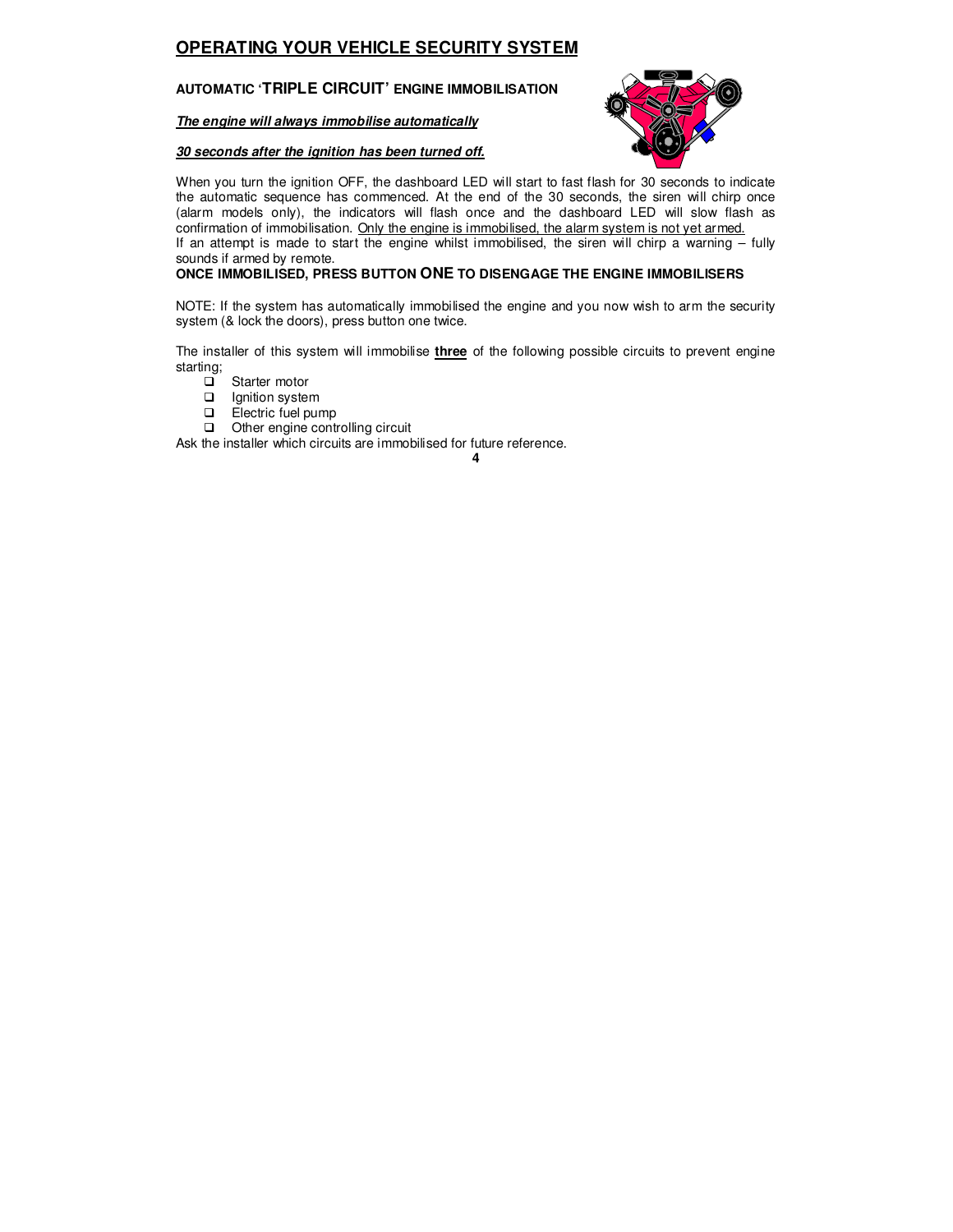#### **ARMING NORMAL OPERATION**

- □ Exit the vehicle and ensure all doors, bonnet & boot are closed.
- **Press button one on the remote control.**
- The indicators flash once and the siren chirps once to indicate that the system is armed. The dash board warning light, LED, will slow flash to indicate the system is armed.
- $\Box$  If your vehicle has central locking and it has been connected to this security system, the doors will lock at the same time as arming.

If the automatic engine immobiliser has activated before you wished to arm the system, **press button one twice** – once to disengage the immobiliser and a second time to fully arm (and lock the doors if connected) and immobilise the system. Note: The system can be programmed to arm automatically 30 seconds after the last door is closed. See page 12.

#### **OPEN CIRCUIT BYPASS**

If any door, the bonnet or boot is left open when you arm the system, the siren will chirp once to signify the system is armed and then chirp again to inform you a circuit is still open. The dash mounted LED will flash a code for 30 seconds showing you what is open (see page 10). If ignored and not closed, that circuit will not be protected. The open circuit will automatically arm upon closure.

#### **CENTRAL LOCKING - additional parts, at extra cost, may be required.**

This security system has built-in relays to operate a vehicles' existing central locking system by remote control. When connected, the doors will lock or unlock at the same time as arming or disarming.

#### **SILENT ARM (no siren chirps)**

Press button **two** and then, within 2 seconds, button **one** to silently arm the system. The chirps may be permanently turned off via the programming options – see your installer.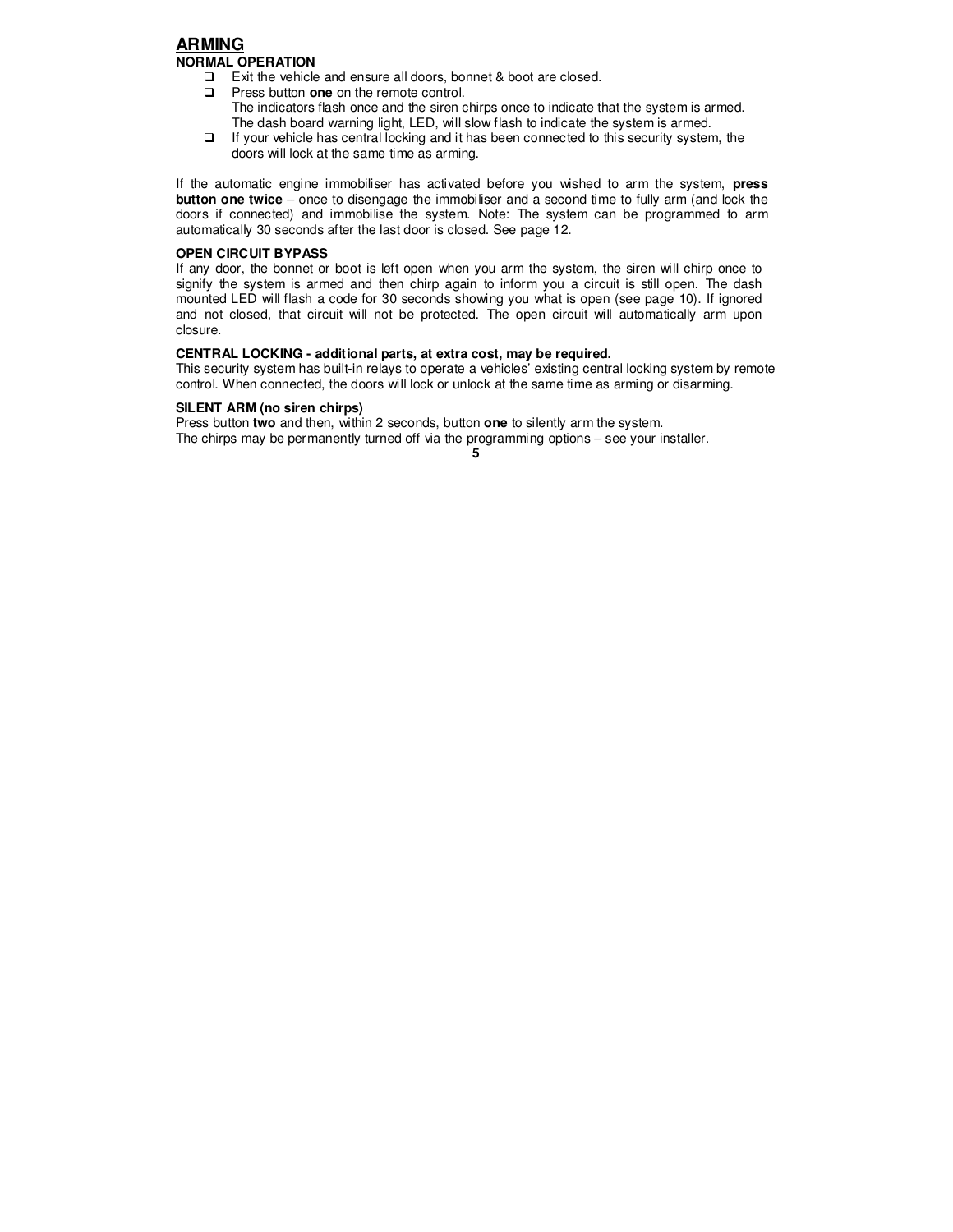#### **DISARMING**

- **Press button one** on the remote control to disarm the system.
- The siren will chirp twice and the indicators will flash twice.
- The doors will unlock if the vehicles' central locking is connected to the security system.
- $\Box$  If a door is not opened within 30 seconds, the system will automatically re-arm (& re-lock if connected to your central locking) . See below.

#### **SILENT DISARM (no siren chirps)**

Press button **two** and then, within 2 seconds, button **one** to silently disarm the system. The chirps may be permanently turned off via the programming options – see your installer.

#### **AUTOMATIC SECURITY RE-ARM**

The alarm will automatically fully re-arm (and re-lock the doors if connected) if it has been disarmed by remote but a door has not been opened within 30 seconds. The lights flash once as confirmation of re-arming. This feature cannot be turned off.

If a door, bonnet or boot is opened after disarming, the alarm will not re-arm and the doors will not re-lock. However, the engine will re-immobilise if the ignition is not turned ON within 30 seconds.

#### **IGNITION, BONNET, BOOT & DOORS – 30 second siren – 60 second light flash**

When armed, the siren will sound for 30 seconds and the indicators will flash for 60 seconds when any of these are triggered. If a door, bonnet or boot has been opened and left open, the siren will sound for 90 seconds (3 x 30 seconds) and the indicators will flash. The open circuit will then be bypassed.

(If programmed for NSW, the siren will sound once only for 30 seconds)

The system does require your vehicle to be fitted with courtesy light door switches for these to trigger the alarm. Fitting or replacing door switches will incur additional charges.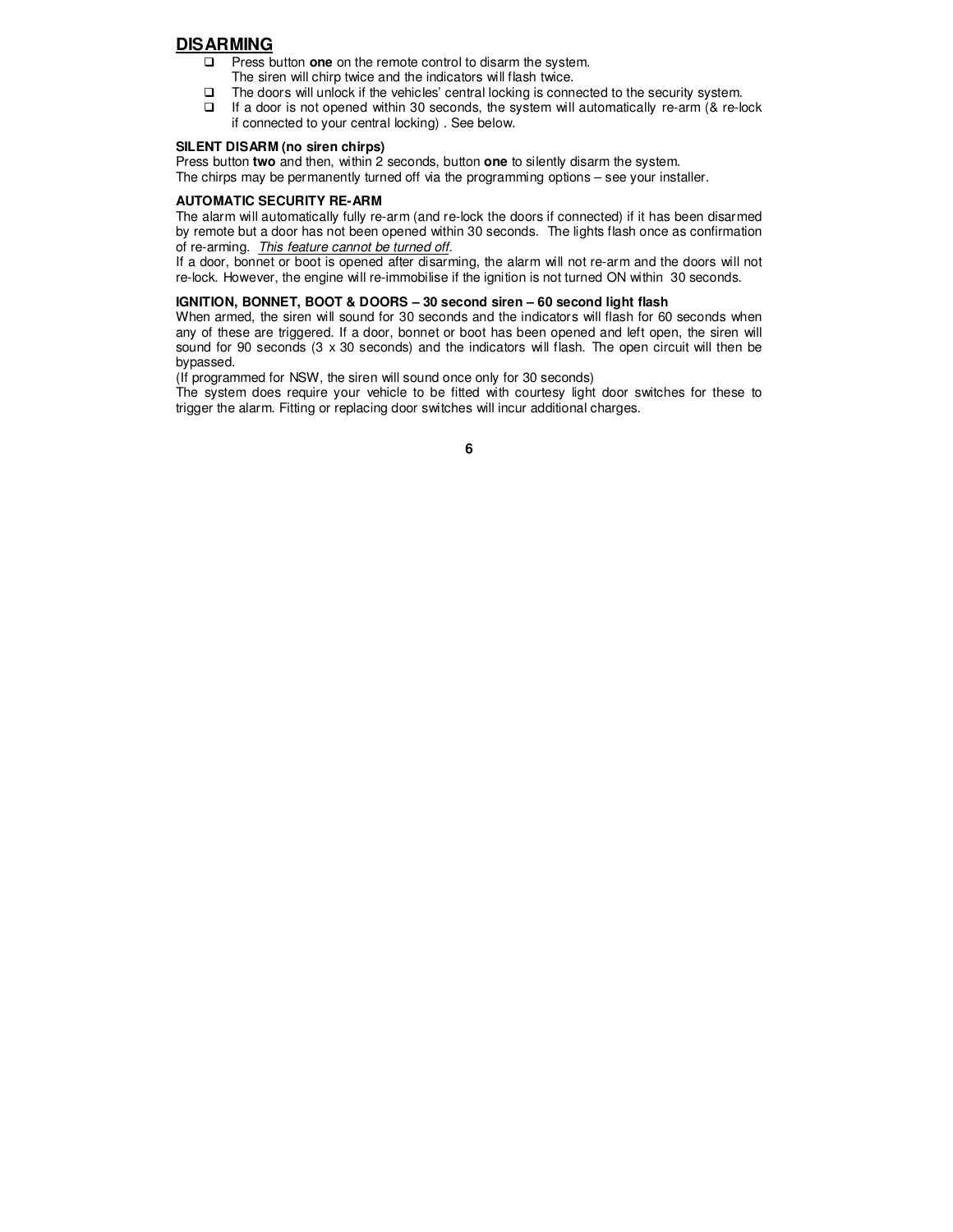#### **BUILT-IN TURBO TIMER OPERATION**

The built-in turbo timer allows the engine to continue running for a pre-programmed time after the ignition has been turned off. This feature may be used to allow the vehicles turbo to cool down if excessively hot. In normal driving situations, the turbo timer is not normally required.

The timer is programmable for duration from 1 to 5 minutes - see 'programming'.

To enable the turbo timer feature:- with the ignition on, press button 3 on the remote, siren chirps once to confirm 'ON'. The timer will now always function each time the vehicle is used. To disable the timer, repeat the above procedure – siren chirps twice to confirm 'OFF'.

NOTE: When the engine is running, arming the alarm does not immediately immobilise the engine or turn on any sensors. An intrusion by opening any door, bonnet or boot will immediately stop and immobilise the engine and trigger the alarm.

#### **To arm with timer ON:-**

- $\Box$  Ensure the vehicle is in neutral gear or 'park' position and the handbrake is applied.
- $\Box$  Turn the ignition off (engine remains running if timer is ON engine stops if timer is OFF)
- Exit the vehicle and then ensure all doors, bonnet & boot are closed.
- $\Box$  Arm the alarm by remote a 2 second press of the button is required in 'turbo' mode.
- $\Box$  After the programmed time, the engine will stop, the immobilisers engage immediately and any sensors arm after a 10 second delay which is to allow for any residual engine vibration.

#### **CAUTION:- DO NOT USE THE TURBO TIMER FUNCTION IN THESE OR OTHER SITUATIONS**

- 1. When people or animals are still inside the vehicle<br>2. When doors or windows are to be left open
- When doors or windows are to be left open
- 3. If you require immediate full security protection
- 4. Is prohibited by country or state laws or bylaws.
- 5. When doing so is likely to cause a risk or danger to others or property
- 6. When re-fuelling at gas stations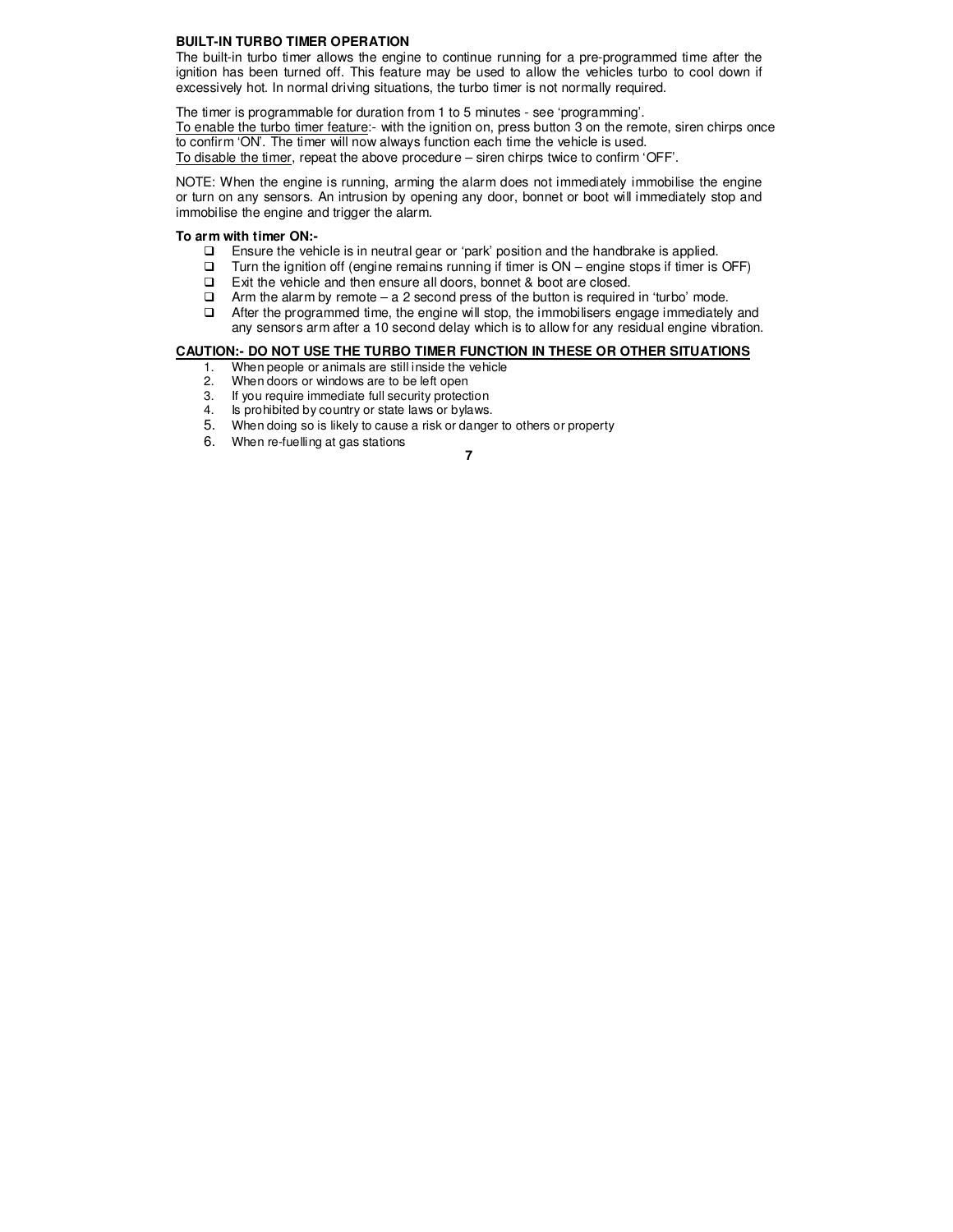#### **2 STAGE IMPACT SENSOR (M80S/G)**

This sensor is designed to detect impact to the vehicle such as to the bodywork or glass. It should not be triggered by normal wind, or rocking motions.

- $\Box$  If the sensor detects a light impact, the siren will sound a few warning chirps.
- If the sensor detects a heavier impact, the analyser circuit will determine this and sound the siren for 30 seconds and flash the lights.

The sensitivity level is set by the installer and should be at its optimum. Avoid over sensitivity as people nearby may not respond due to too many false alarms. (This type of sensor may not prevent wheel theft, we therefore advise the fitment of locking wheel nuts)

#### **GLASS BREAK SENSOR (M80G models)**

This sensor is designed to trigger the alarm by detecting the sound of actual glass breakage. The sensitivity level is set by the installer and should be at its optimum.

#### **ULTRASONIC SENSOR (optional)**

The ultrasonic sensor fill the interior of your vehicle with high frequency sound and is designed to trigger the alarm when the interior environment changes. Possible changes are the breaking or removal of glass, a door being opened, or even strong wind through a slightly open window.

For the ultrasonic sensor to operate correctly ensure all doors and windows are closed when arming the alarm system. (False alarms are generally created by open windows or even strong wind through the air vents)

Due to the efficiency of this type of sensor, we advise that you do not leave people or animals inside the vehicle as any movement will trigger the alarm. Should you need to leave people or animals inside, follow the instructions for 'sensor disable by remote' to avoid the alarm being triggered.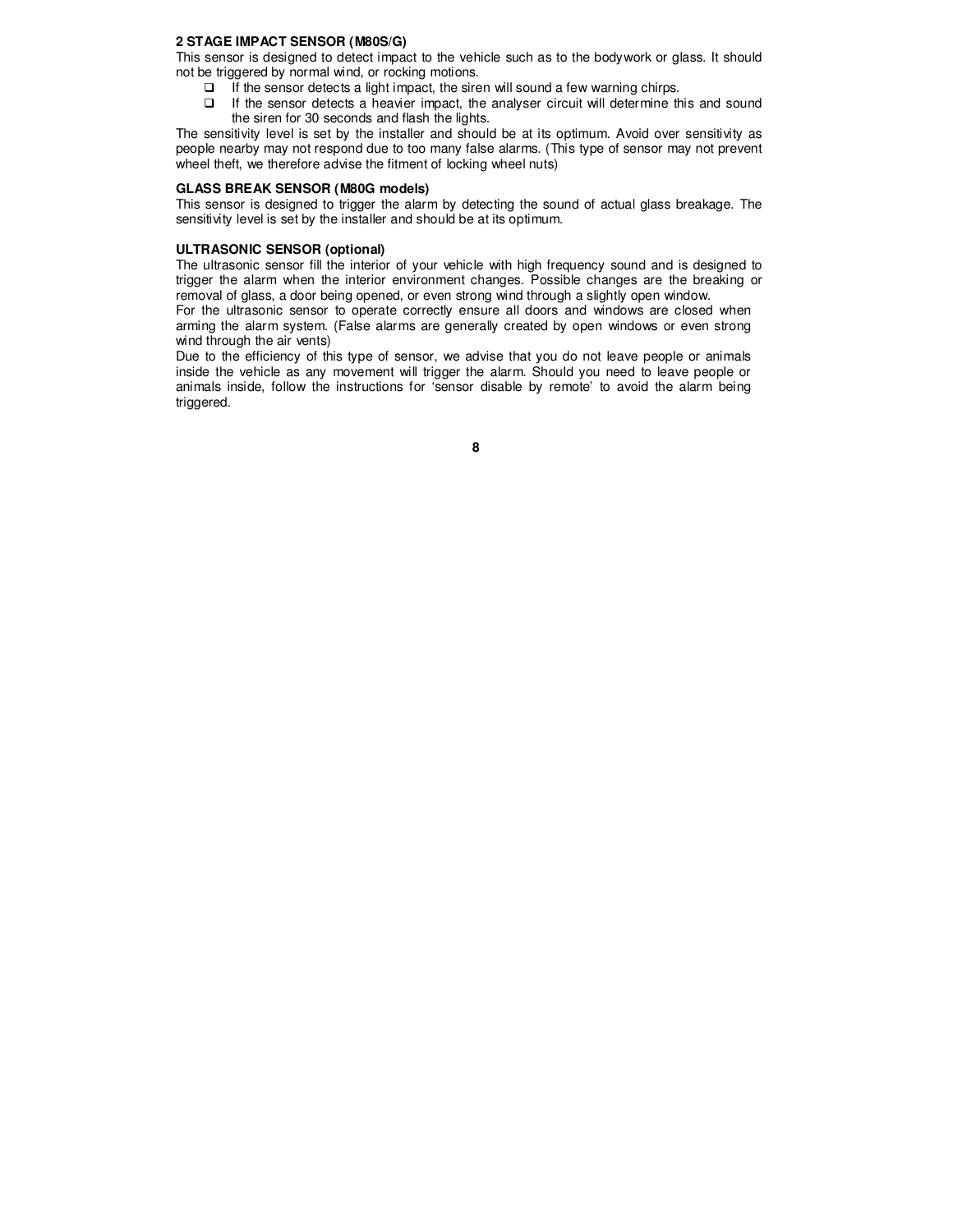#### **MICROWAVE SENSOR (optional)**

The microwave sensor is designed to trigger the alarm when a microwave field registers physical movement. 2 fields are generated, one outside the vehicle to give perimeter protection, and one inside to give interior protection.

Intrusion into the perimeter area chirps the siren as a warning, whilst intrusion into the interior fully sounds the siren. The fields are adjustable for size and should have been set by the installer at their optimum. It is advisable to limit the exterior field to about the width of the door mirrors and the interior to approximately ¾ of the vehicle width to avoid false alarms.

Do not leave people or animals inside the vehicle as any movement will trigger the alarm. Should you need to leave people or animals inside when arming, follow the instructions for 'sensor disable by remote' to avoid the alarm being triggered.



Note: As the microwave produces circular protective fields, some areas of the vehicle may not be protected due to it's size and shape.

#### **SENSOR DISABLE BY REMOTE (EXCEPT M80i)**

There are times when you may wish to deactivate sensors, such as the impact sensor, to prevent false alarms. To turn sensors off (any attached sensor will be disabled), but arm the bonnet, boot and doors and immobilise the engine, press button **one** followed by button **two**. You will hear the siren chirp for arming followed by a tone indicating the sensors are turned off. The sensor is reactivated upon subsequent arming.

#### **INTRUSION ALERT**

Upon disarming, if the siren chirps 4 times and the indicators flash 3 times the system tells you that it has been triggered. Refer to the LED flash codes on page 10 to show which circuit has been triggered.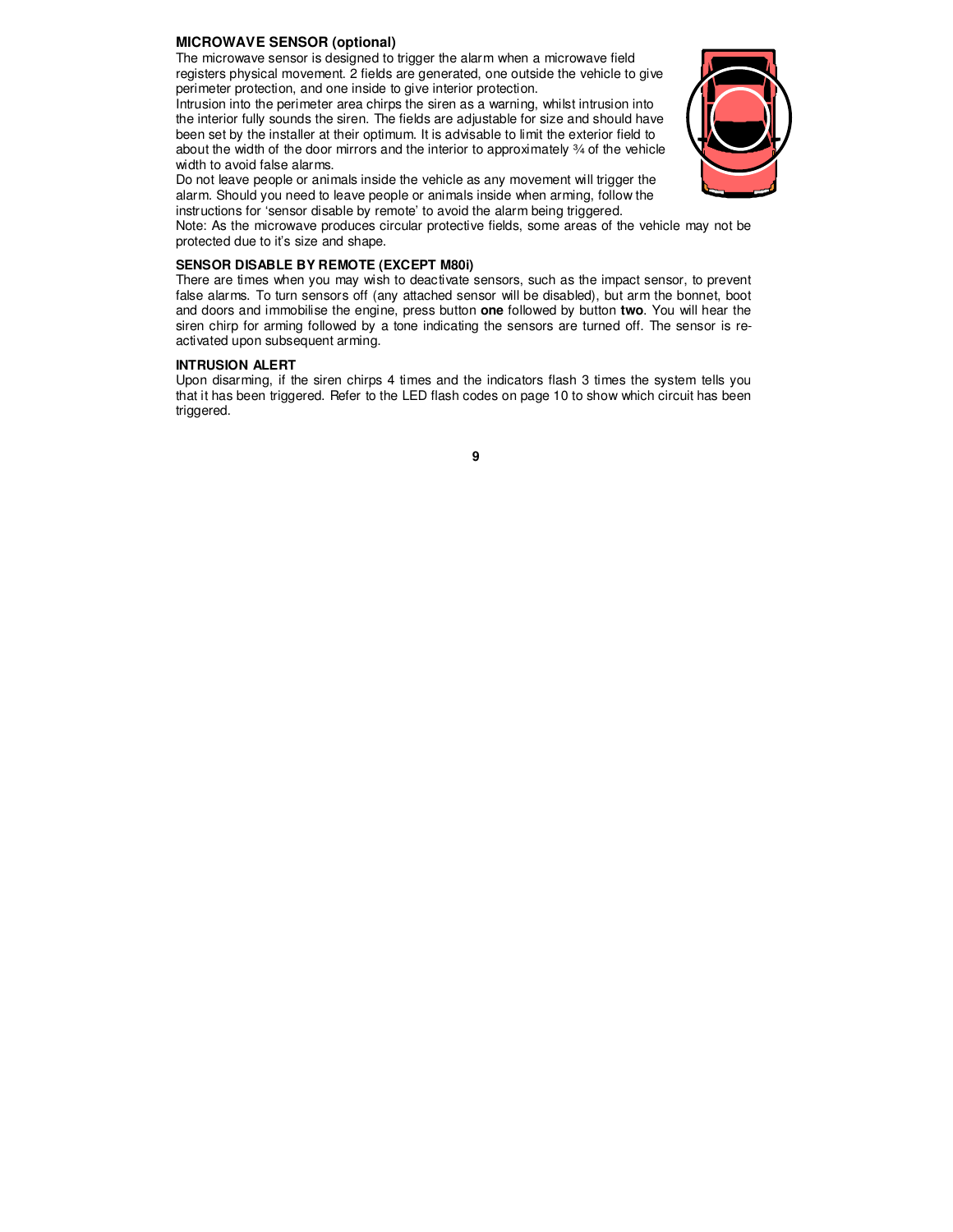#### **BATTERY BACK-UP SIREN (M80S/G)**

These models have a battery back-up siren. Vehicle battery disconnection will cause the battery back-up siren to sound. The siren can be turned off with the special keys provided.

The siren is mounted under the bonnet and should be situated in a place to protect it from heat and water damage. Driving through deep water or puddles may cause water splashes, so caution is advised. Please check that the siren has been mounted in such a position so as to avoid damaging it. If washing the engine bay, cover the siren with a plastic bag to prevent water damage. Heat or water damage is not covered by the warranty.

#### **AUTOMATIC RE-SET**

Upon an intrusion (ie; door opened and closed), the siren will sound for 30 seconds, after which it will stop and reset to the armed position. It will then re-trigger on the next intrusion.

If a door is left open, the siren will sound for 3 x 30 seconds and then that individual circuit will be bypassed to avoid unnecessary noise.

(NSW, one sounding only - must be manually re-set after first trigger)

#### **ARM CONDITION MEMORY**

Should the vehicle battery be disconnected, the system memorises the last set position of the alarm. If the alarm was disarmed prior to battery disconnection, reconnection does not cause the alarm to sound. If the battery was disconnected whilst the system was armed, reconnection will return the system to the armed state.

#### **NOISE POLLUTION CONTROL**

To reduce noise nuisance and possible false alarms, the system will isolate an individual circuit if it is triggered more than three times in succession or is left open.

(Eg: 3 x bonnet, 3 x boot, 3 x doors, 3 x ignition, 3 x impact sensor, 3 x other sensor)

Reset by remote by disarming and then re-arming. Turn ignition ON/OFF to re-set LED intrusion codes.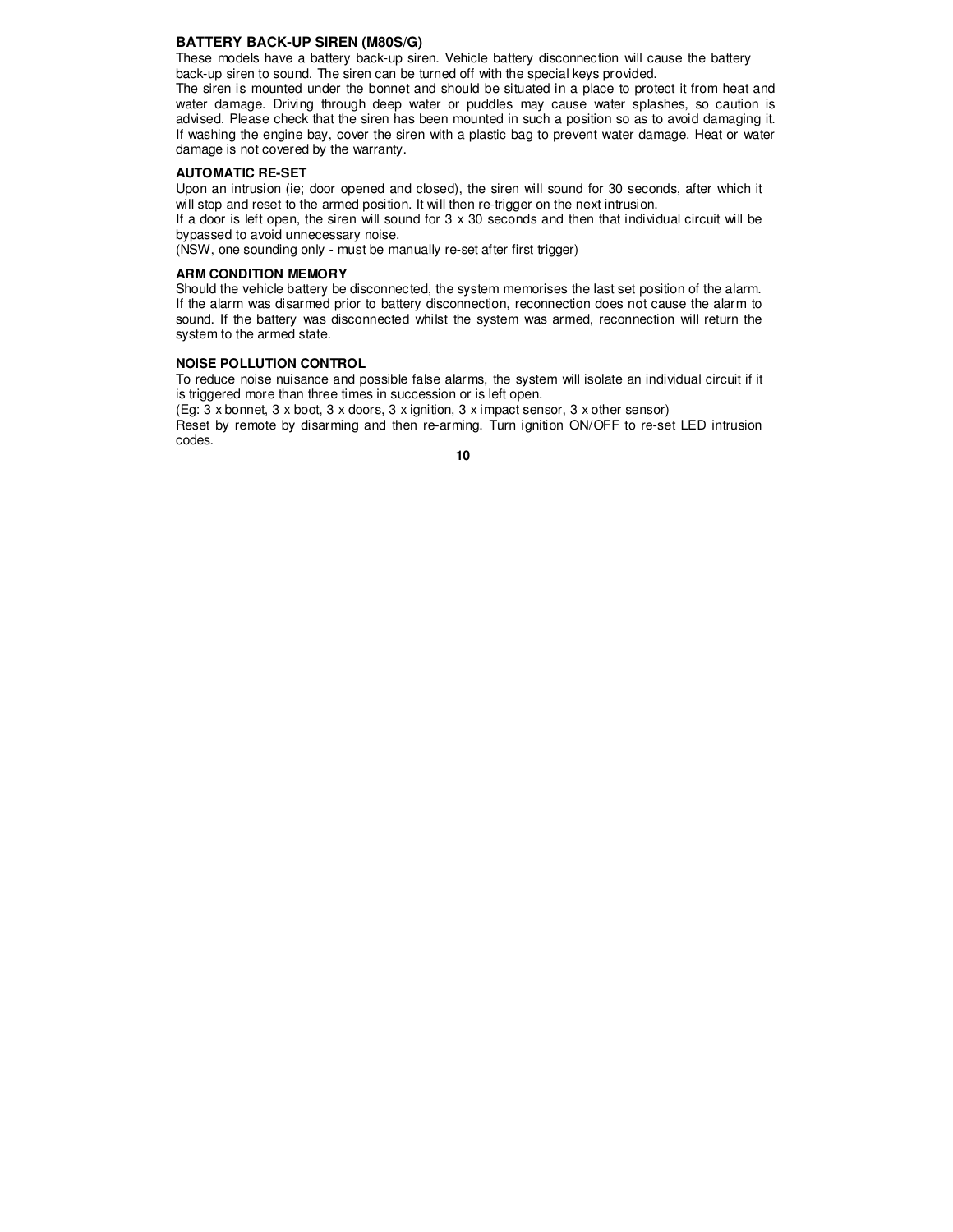#### **INDICATOR FLASHING (FUSE PROTECTED)**

When the siren sounds, the indicators flash simultaneously.

The indicators will also flash on arming and disarming the system.

- a) 1 Flash Armed.
- b) 2 Flash Disarmed.
- c) 3 Flash Disarmed and previously triggered.
- d) On permanently Open circuit after arming, or Perimeter Nite Lite is on

#### **LED - DASH MOUNTED WARNING LIGHT**

The LED shows the status of the alarm, intrusion and any open circuit when arming.<br>a) Fast flashing - 30 second countdown of automatic functions.

- 30 second countdown of automatic functions.
- b) Slow flashing system armed.
	-
- c) LED off system off.<br>d) On permanently in remote c On permanently - in remote code learning mode<br>1 flash, pause - bonnet is open or triggered.
- e) 1 flash, pause bonnet is open or triggered.
- F) 1 hasn, pause boot is open or triggered.<br>
g) 3 flash, pause a door is open or triggered.
- g) 3 flash, pause a door is open or triggered.<br>h) 4 flash, pause impact sensor has been trig
	-
- h) 4 flash, pause impact sensor has been triggered.<br>i) 5 flash, pause engine start attempted
- i) 5 flash, pause engine start attempted<br>i) 6 flash, pause  $2^{nd}$  sensor port triggere  $j$  6 flash, pause -  $2^{nd}$  sensor port triggered

### **CHIRP CONFIRMATION & CODES**

- a) 1 Chirp Arm.
- b) 1 Chirp/short siren Indicates an open circuit when arming.
- c) 2 Chirps Disarmed.
- d) 4 Chirps Disarming and indicates that the alarm has been triggered.
- e) Continual chirps Ignition has been turned on when the engine is immobilised
	- **11**



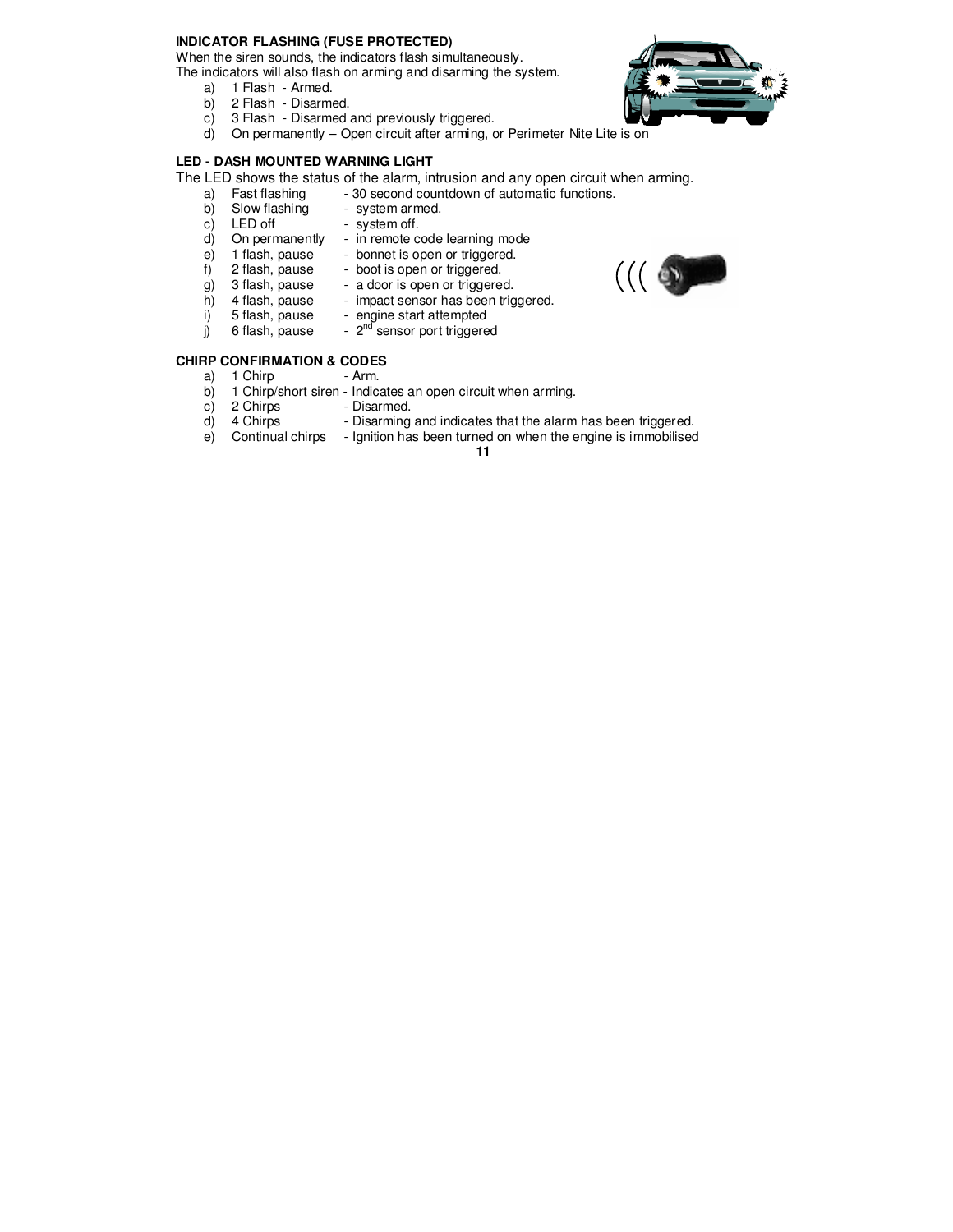#### **CAR FINDER**

As many cars these days look very similar, this handy feature lets you find your car in a crowded car park. Press both remote buttons for 1 second. The siren sounds for 2 seconds and the indicators flash for 10 seconds. (Assuming the vehicle is within remote range)

#### **PANIC BY REMOTE (in either armed or disarmed state)**

In the event of personal attack, or you suspect that your vehicle is being tampered with, the alarm can be 'panicked' by pressing buttons **one** and **two** at the same time on the remote for more than 3 seconds. The siren will sound and the indicators will flash.

Cancel the panic, by pressing both buttons again.

Pressing button one whilst the siren is sounding will either arm or disarm the system depending on the prior armed/disarmed state.

#### **LIGHTS ON WARNING**

This helps to prevent your car battery going flat if you accidentally left the vehicle lights on when exiting your vehicle. If the lights are on when you arm the system, the siren will chirp once and then briefly produces a different sound as a warning. If you intended to leave the lights on, ignore this warning.

#### **BOOT RELEASE (AUXILIARY OUTPUT) – OPTIONAL CONNECTION**

The system provides an output which may be optionally connected to control a vehicle's electric boot release (f the vehicle is equipped). This may incur additional charges.

- $\Box$  Press button two on the remote for 3 seconds and the boot will unlock and open
- $\Box$  The boot trigger circuit and interior sensors (if fitted) will be bypassed
- $\square$  Upon closing the boot the bypassed circuits will re-arm automatically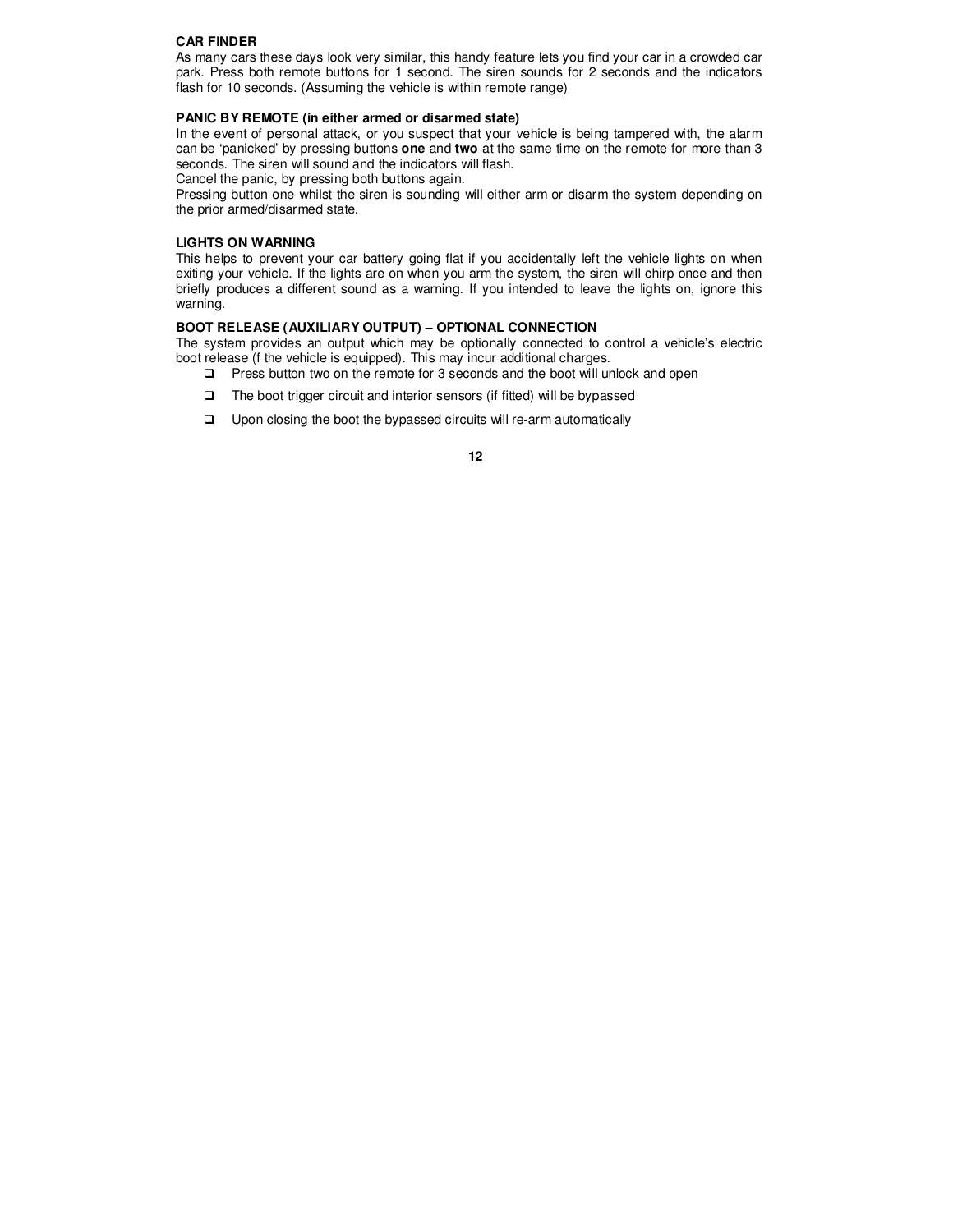#### **PROGRAMMABLE OPTIONS**

These should only be changed by your installer.

#### **AUTOMATIC (LAST DOOR) ARMING (default = OFF) – also OFF when turbo timer is on**

When programmed ON, the alarm will arm automatically 30 seconds after the last door is closed.

- $\Box$  If the engine immobilises prior to the opening and closing of a door, this feature will commence and the LED will fast flash when you close the last door.
- $\Box$  The doors will not lock to prevent the keys being locked inside unless option 2 above is also turned on.

#### **AUTOMATIC DOOR LOCK (default = OFF) - also OFF when turbo timer is on**

The doors will lock automatically 30 seconds after the last door is closed. WARNING: DO NOT LEAVE THE KEYS IN THE CAR ! This feature only operates if 'last door arming' above has been programmed ON.

#### **IGNITION SAFETY DOOR LOCK (default = OFF) - also OFF when turbo timer is on**

If the system has been connected to a vehicles' central locking, the doors will lock 3 seconds after the ignition is switched 'on' and unlock immediately when the ignition is turned 'off'. If a door is left open whilst starting the engine this feature will be bypassed.

#### **SIREN CHIRPS (default = ON)**

The chirps can be permanently turned off. Only the indicators confirm the arming and disarming. We suggest that you use the 'silent arming by remote' feature as an alternative to turning them off permanently as it is desirable for the system to chirp in public places to warn others that you have a security device fitted to your vehicle.

The siren chirp for the automatic engine immobiliser cannot be turned off.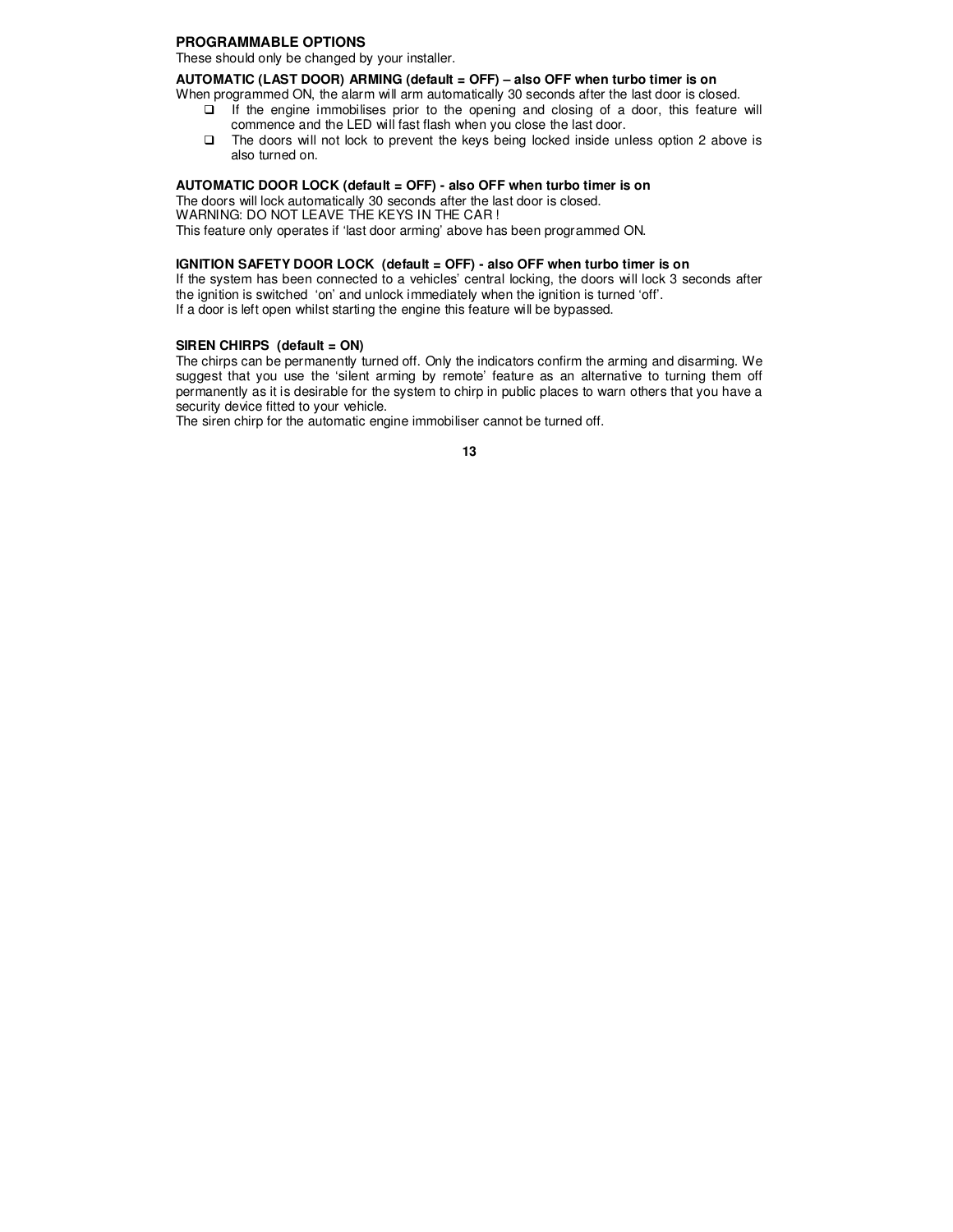#### **NSW SIREN TIMING (default = OFF)**

It is a mandatory requirement in New South Wales, Australia, for vehicle alarm systems to sound the siren for one cycle of 30 seconds only before it is re-set manually by remote control. With this feature turned on, the indicators will flash for any subsequent trigger.

#### **PERIMETER NITE-LITE (default = OFF)**

Upon disarming, the indicators will stay permanently lit for 15 seconds to provide perimeter illumination. Ask the installer to verify that the power consumption of all the indicators is within the tolerance of this product- maximum 8 amps per side.

#### **SIREN/HORN OUTPUT (default = siren)**

This programme allows for connection to a vehicle horn. The output is then pulsed.

#### **DOOR DIAGNOSTICS (default = ON)**

This is factory set to ON. If for example a door is left open when arming, the siren chirps once for ARM then after a short pause, chirps a second time to signify a circuit is open. Some vehicles which have 'dome light delay' may give a false signal – this feature should then be programmed OFF.

# **BUILT-IN TURBO TIMER (default = 2 minutes)**

This allows an engine to remain running from its built-in timer. The programme allows for an engine running time of 1, 2, 3, 4 or 5 minutes.

#### **TURBO INTERFACE FUNCTION (default = OFF)**

This allows an engine to remain running from an added aftermarket turbo timer if the built-in timer is not required.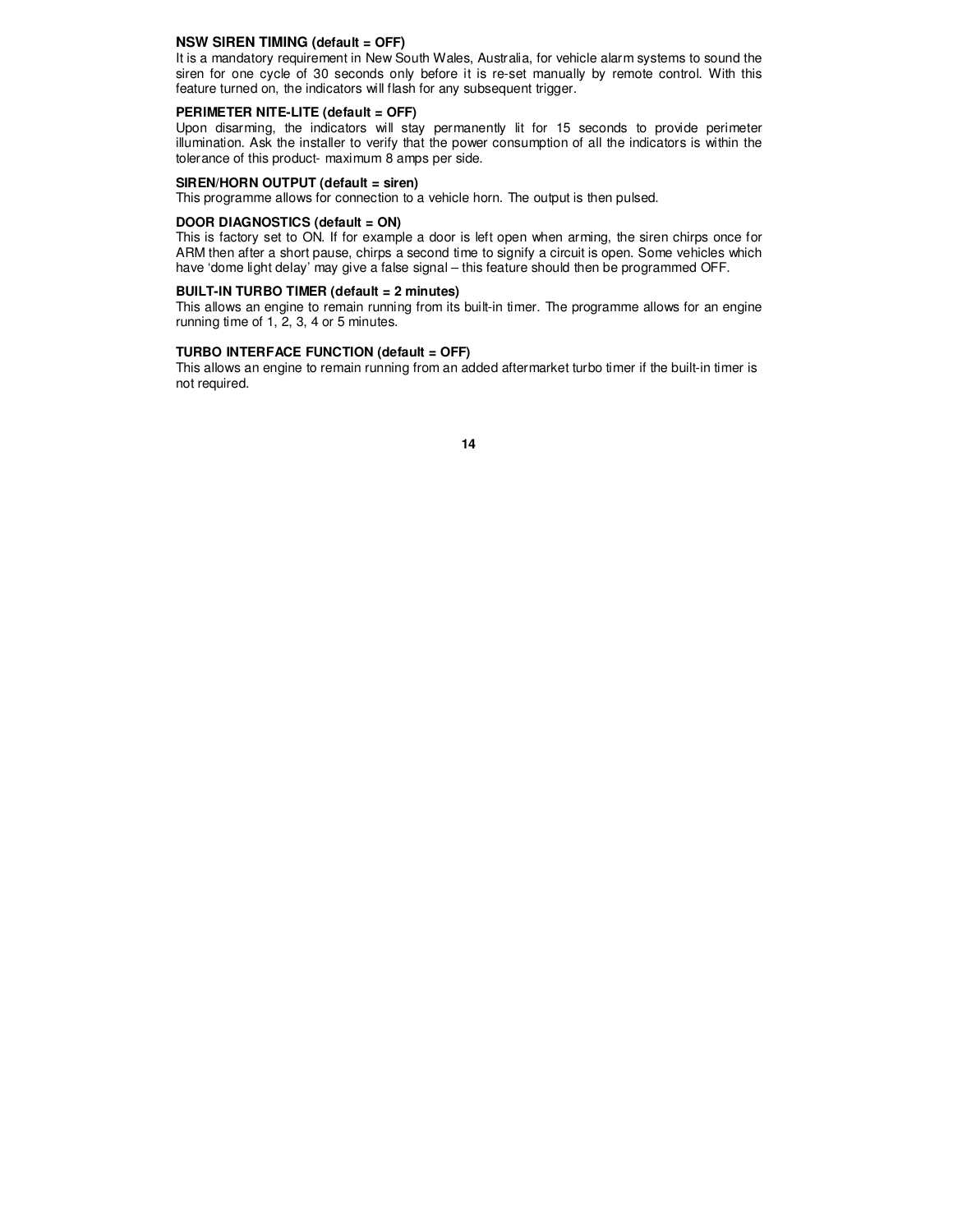#### **ROLLING CODE REMOTE CONTROLS**

Two remote controls are supplied with the system which enable you to arm and disarm your security system. If the remote gets wet due to submersion, immediately dismantle, remove the battery and dry as soon as possible. If submersed in salt water, rinse in fresh water and dry. Water ingress and any subsequent remote failure is not covered under the warranty terms.

The remote security code of your alarm system changes each time you press the remote button. This coding system is referred to as Rolling Code and is completely random therefore eliminating the possibility of anyone recording it (code grabbing).

The batteries in the remote controls should be changed when you notice any of the following;

- $\square$  System does not respond to the remote signal
- Operation is intermittent
- Reduced operating range
- The remote LED fails to light

Replace annually with a 12v 27A alkaline battery.

#### **REMOTE CODE LEARNING**

The main alarm module has a learning capacity to memorise up to four remote controls.

If you wish to add further remotes or a remote has to be replaced, the new remote needs to be code learnt into the main module. If for instance you have lost a remote, and are fearful that someone may try to use it, the lost remote can be deleted from memory so it cannot be used.

An irregular or interruption to the vehicle's power supply may cause loss of remote memory. If your alarm fails to respond to the remote try re-learning them, or see your Mongoose dealer.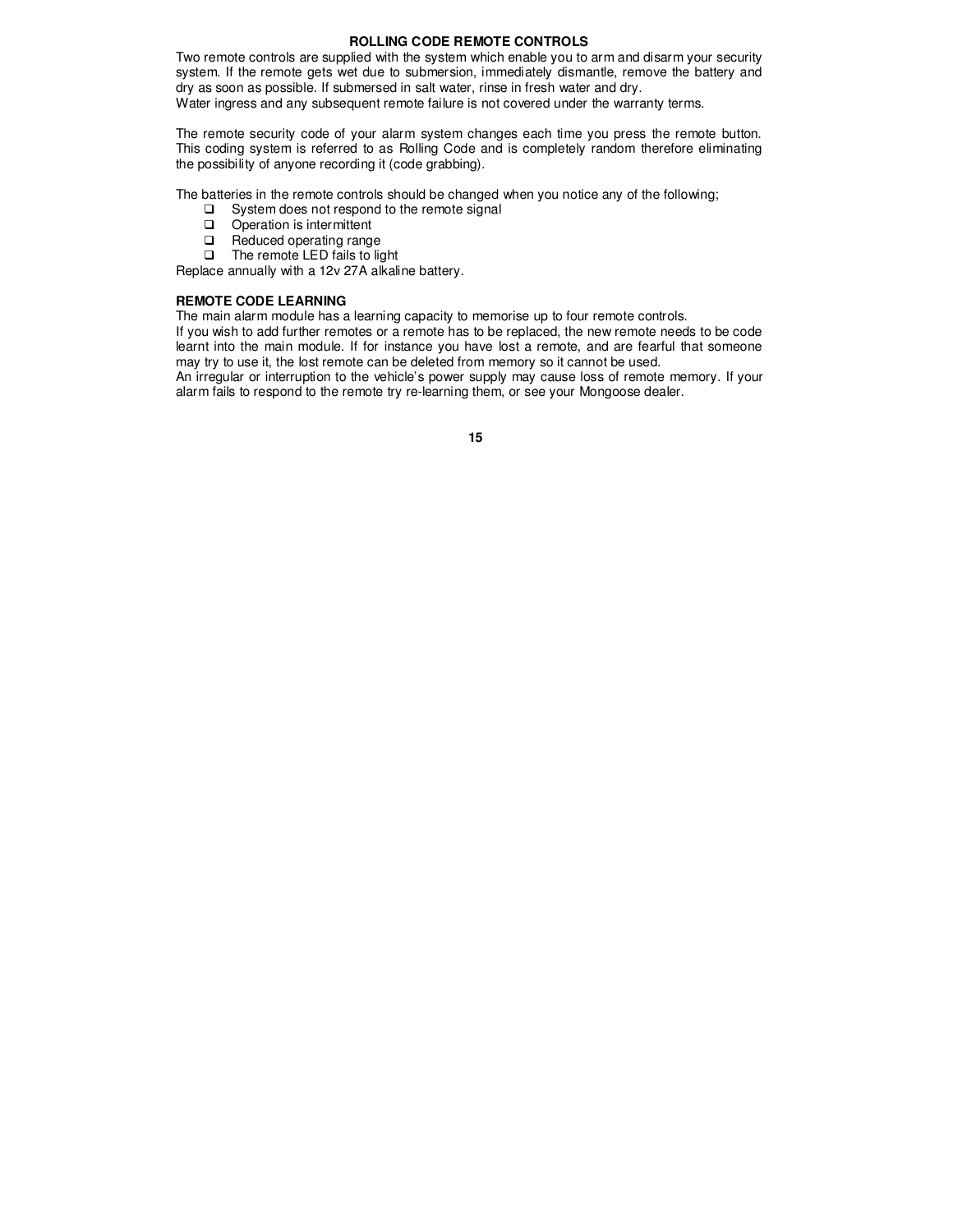#### **REMOTE CODE LEARNING cont'**

- $\square$  Disarm the system
- Open the drivers door and leave open
- □ Within 15 seconds, turn the ignition ON/OFF 3 times (ignition remains off)
- The siren will chirp 3 times, the indicators will flash 3 times to confirm you have entered remote code learning mode. (no chirps on M80i unless siren/horn connected)
- $\square$  Press button one on the first remote siren will chirp once as confirmation of reception
- □ Press button one on the second remote siren will chirp twice as confirmation of reception
- $\Box$  Repeat for up to four remotes (siren will chirp 3 times for the third and 4 times for the fourth).
- Leave the system for 10 seconds or turn the ignition on to end code learning mode. This is confirmed by three fast chirps and light flashes.

#### **NOTE: When learning a new replacement or additional remote, the original remote(s) must be re-learnt or they will be erased from memory and will not operate this system.**

#### **To delete a remote from memory:**

If you lose a remote, it is recommended that it is deleted from memory so someone else cannot use it. Enter learning mode as detailed above and memorise the existing remote(s) once. The lost remote is now deleted. When a replacement is obtained, learn both the existing and new remotes into memory as detailed above.

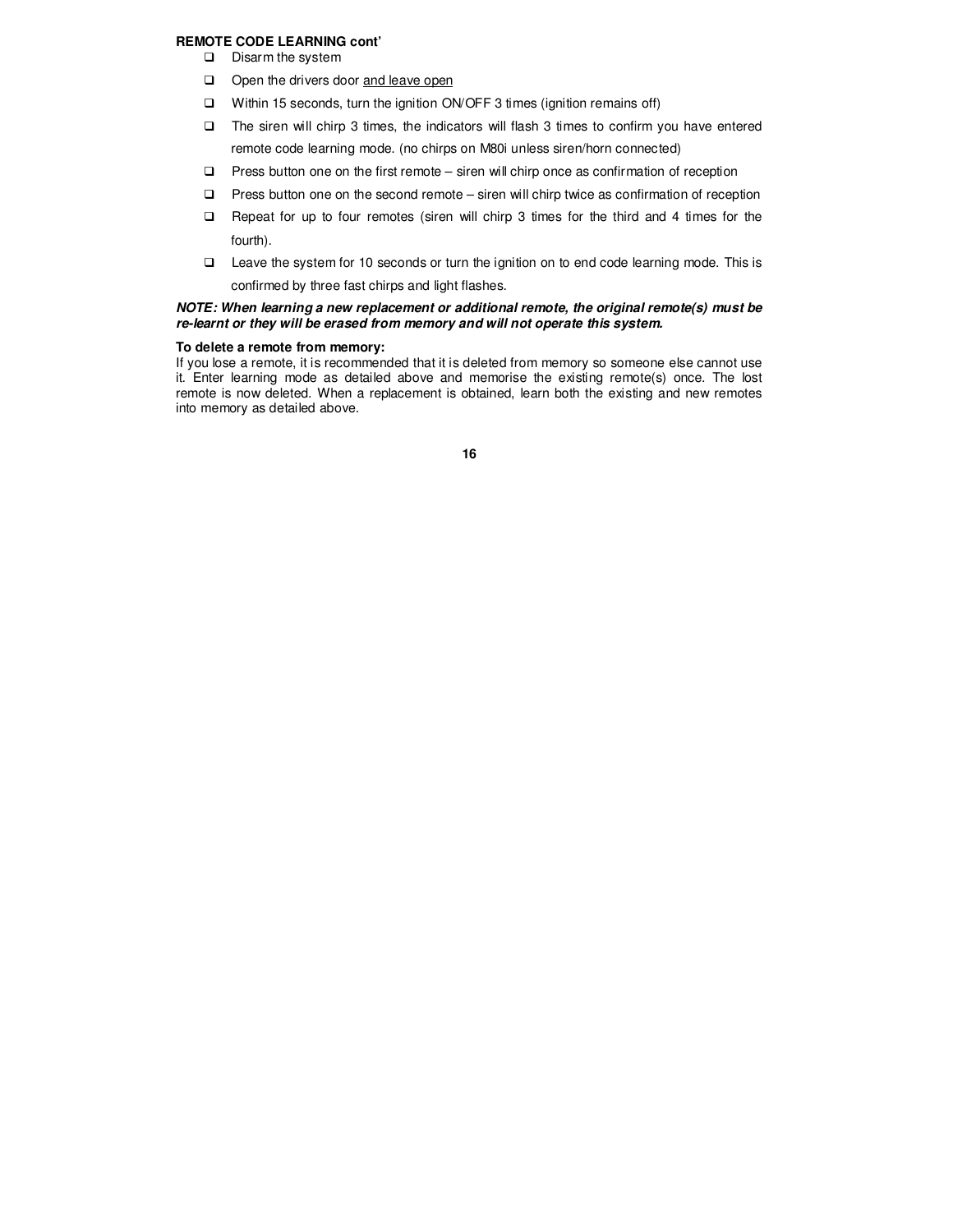# **EMERGENCY OVERRIDE – 4 DIGIT PIN CODED**

If all remotes are lost or inoperable, the system can be disarmed by entering your the unique 4 digit PIN code issued with this product. **KEEP THE CARD IN A SAFE PLACE – NOT IN THE VEHICLE !** 

**PLEASE KEEP THIS CARD IN A SAFE PLACE BUT BE READILY AVAILABLE SHOULD YOU NEED TO USE THE OVERRIDE PROCEDURE DO NOT LOSE THIS CARD PIN CODE:**

**EMERGENCY 4 DIGIT PIN CODE OVERRIDE** 

Following is an example using PIN code **4525**

The code is entered by turning the ignition ON or OFF in sequence with the dash mounted LED.

- 1) **Ignition ON**  LED will light permanently to commence override.
- 2) **Ignition OFF**  LED will start flashing. Count the number of flashes for the first number.
- 3) **Ignition ON** after 4 flashes (1<sup>st</sup> number of the example). The LED will light.
- 4) **Ignition OFF**  count the number of flashes.
- 5) **Ignition ON** after 5 flashes (2<sup>nd</sup> number). The LED will light.
- 6) **Ignition OFF**  count the number of flashes.
- 7) **Ignition ON** after 2 flashes  $(3<sup>rd</sup>$  number). The LED will light.
- 8) **Ignition OFF**  count the number of flashes.
- 9) **Ignition ON** after  $5$  flashes ( $4<sup>th</sup>$  number).
- 10) **The system will now disarm and the vehicle can be started**. Note: If your PIN code contains a "0", this equals '10'.

Should you miss the LED flashes or enter a digit incorrectly, wait for 11 flashes and simply repeat the procedure from step 1).

This system will always automatically immobilise the engine every time the ignition is turned off. This override sequence will have to be used until the remotes are repaired or replaced.<br>17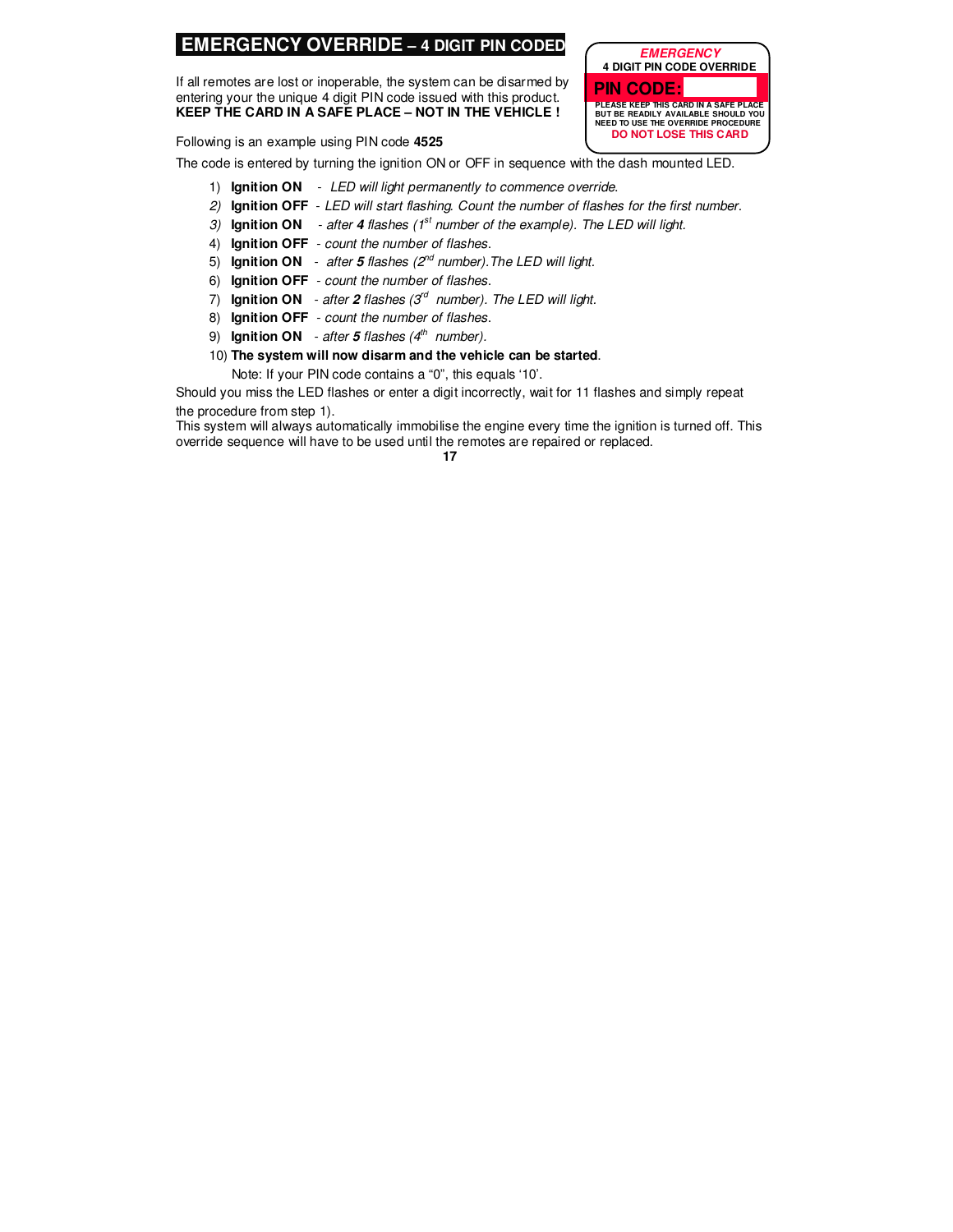#### **OVERRIDE PIN CODE PROGRAMMING**

Your security system is pre-programmed with a unique 4 digit PIN code as shown on the 'PIN code card'. You may wish to have your own code programmed to a number that is easier to remember. **Once changed, the factory setting is permanently erased.** 

- 1 Disarm the system using the remote control.<br>2 Disconnect all power feeds *including the cen*
- Disconnect all power feeds including the central locking connections to this system for 10 seconds (or disconnect the car battery – radio pre-sets/code will have to be re-set).
- 3 Reconnect the power and turn the ignition ON then OFF once.
- 4 Open & close the door (or press door switch) 5 times and leave closed. The siren will give one long chirp and the lights will stay on to show learning mode. If the code is, for example, **2-3-3-4**
- 5 Turn ignition ON. The LED lights for 3 seconds to show the start of the learning sequence. The LED will then start to slow flash.
- 6 Allow the LED to flash twice for the first digit (2), then turn ignition OFF. The LED will light for 2 seconds to confirm  $1<sup>st</sup>$  digit input.
- 7 Turn the ignition ON and the LED starts to slow flash again.
- 8 Repeat steps 6 & 7 for the  $2^{nd}$ ,  $3^{rd}$  &  $4^{th}$  digits.
- 9 After the  $4<sup>th</sup>$  digit is accepted the PIN code learning programme will cease. (Turning OFF the ignition & opening a door will also cancel this learning mode) ARM THE SYSTEM AND TEST THE OVERRIDE PIN CODE FOR CORRECT OPERATION.
- 10 Amend the PIN code card with the new number, but do not leave in the vehicle !
	- **18**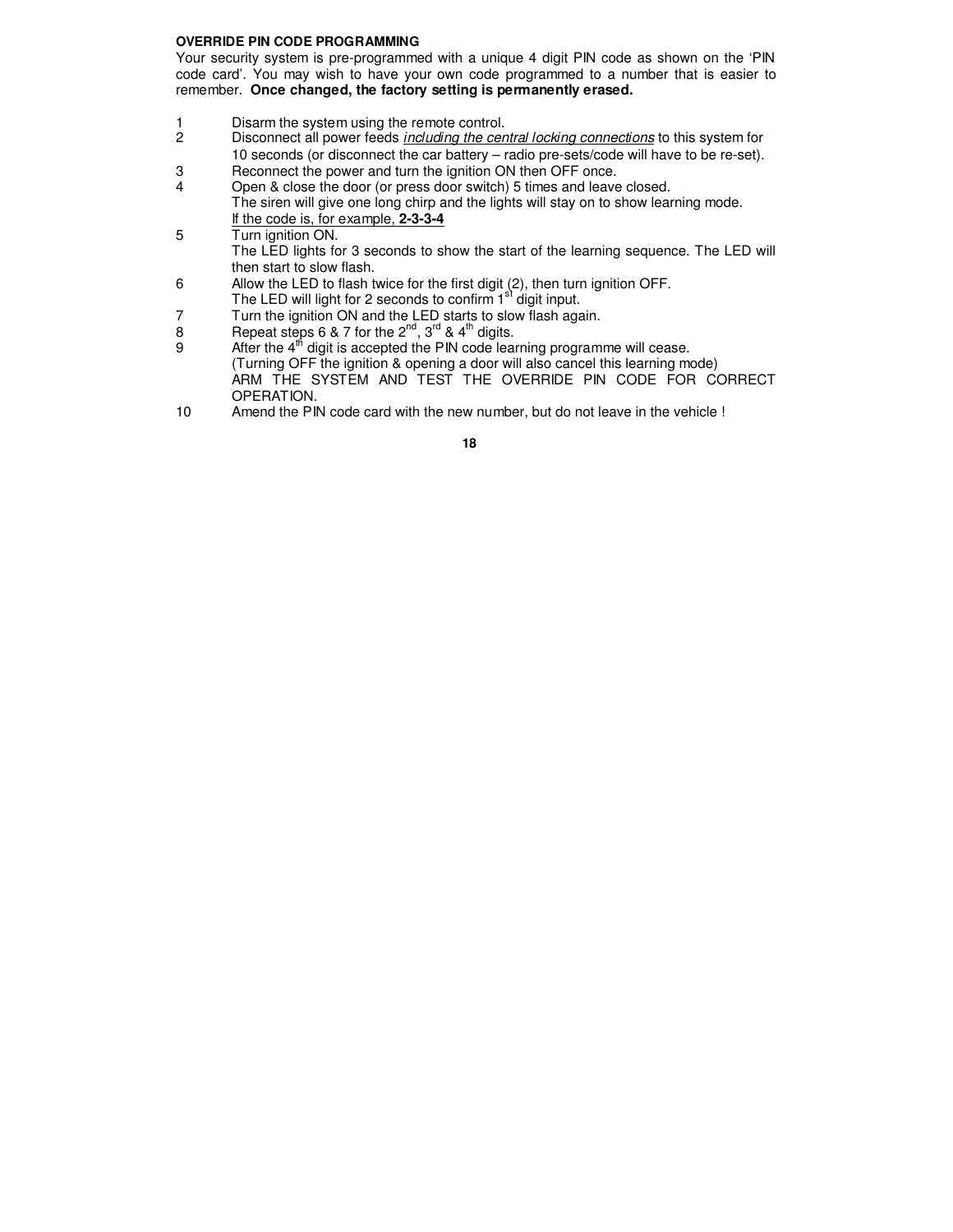# **TESTING YOUR ALARM**

We strongly recommend that you frequently test your alarm.

- 1) Without disarming the system, unlock and open a door with the ignition key the alarm should sound, excluding model M80i. Check all other doors, bonnet and boot by the same procedure.
- 2) Check the impact sensor, M80S/G, by giving the vehicle varying degrees of impact be careful to do this on areas of the vehicle not likely to be damaged by impact. Light impacts should chirp the siren whilst heavier impacts should fully sound the siren.
- 3) Check the glass break sensor, M80G, by tapping the glass with a 50 cent coin. Varying degrees of tapping should be tried to see the level of sensitivity. Be careful not to break the glass.
- 4) Enter the vehicle and shut all doors, arm the system by remote and try to start the engine to test the engine immobiliser - it should not start and the siren (if fitted) should sound.
- 5) To test the optional ultrasonic sensors, if fitted, enter the vehicle, shut all doors and windows, arm the system and allow it to stabilise for  $10~20$  seconds. Now wave or clap your hands – the alarm should sound.
- 6) To test the optional microwave sensor, if fitted, arm the system and wait at least 10~20 seconds for the sensor to stabilise. Moving a hand over the outside of side windows should chirp the siren.

To test the perimeter field size, repeat this movement on the outside of all glass areas.

To test the interior, leave a window open when arming and reach in and wave an arm around

- the siren should fully sound.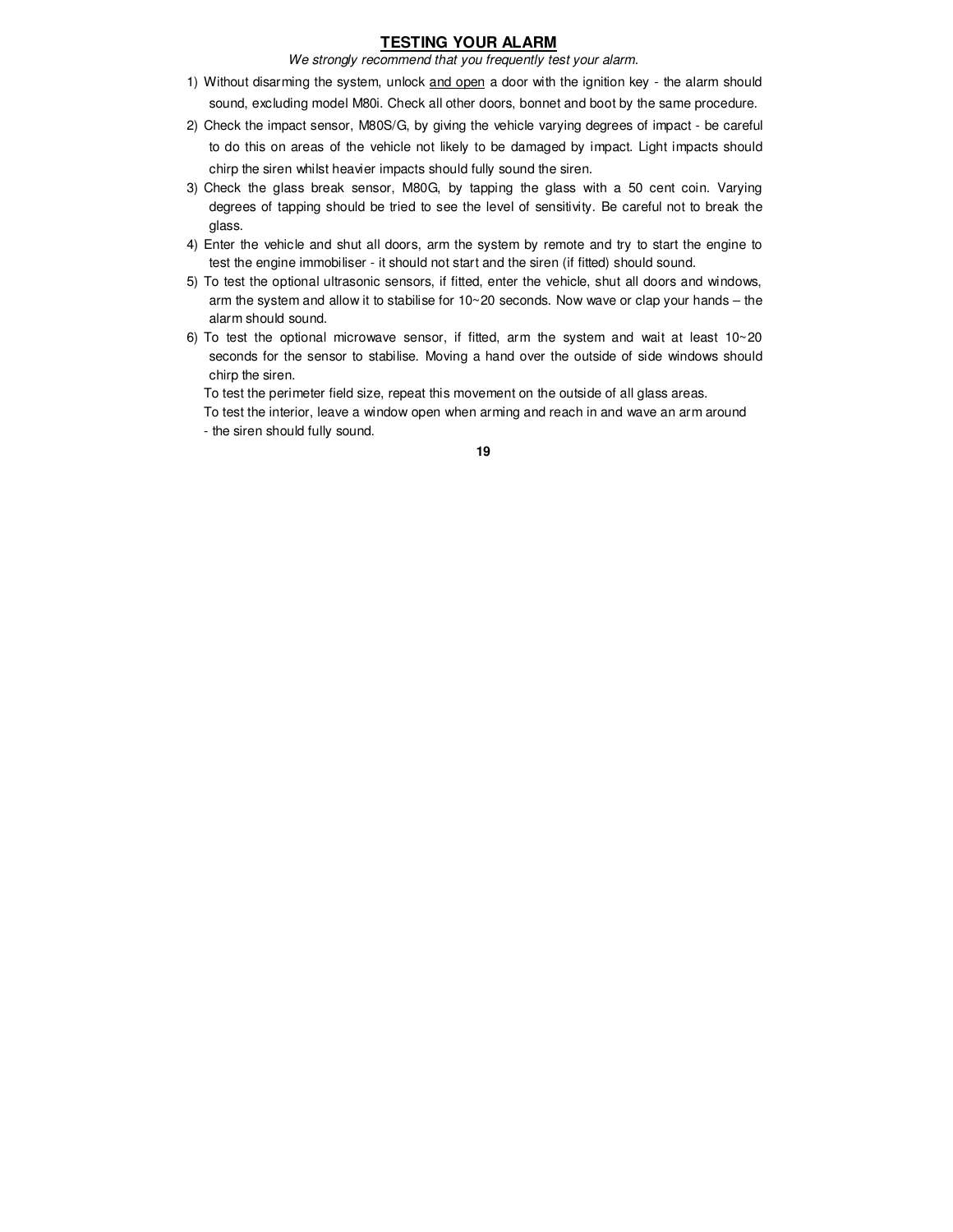**WIRING INFORMATION:** Installation to be carried out by suitably qualified persons. **MAIN MODULE** The wires printed for the function;

- 1) (+) INDICATOR 8 amp FUSED 1) ORANGE UNLOCK NO FUSED
- 2) (+) 12V FUSED 2) BLUE UNLOCK COMMON
- 3)  $(+)$  INDICATOR 8 amp FUSED 3) BROWN UNLOCK NC
- 
- 
- 6) (-) BONNET TRIGGER 6) GREEN LOCK COMMON
- 
- 
- 9) (-) GROUND
- 
- 
- 
- 4) (-) DOME LIGHT 4) BLACK GROUND WHEN ARMED
- $(+)$  SIREN 5) WHITE  $-$  LOCK NC
	-
- 7) (-) BOOT TRIGGER 7) PURPLE LOCK NO FUSED
- 8) (-) GROUND 8) YELLOW 2 STAGE UNLOCK
- 10) (+) PARK LIGHT INPUT (for lights on warning) 11) (-) Ch 2
- 
- 12) (+) DOOR TRIGGER
- 13) (-) DOOR TRIGGER
- 14) (+) IGNITION FUSED

IMMOBILISER CIRCUIT #1, #2, #3 PAIRED WIRES – 2 pairs for each circuit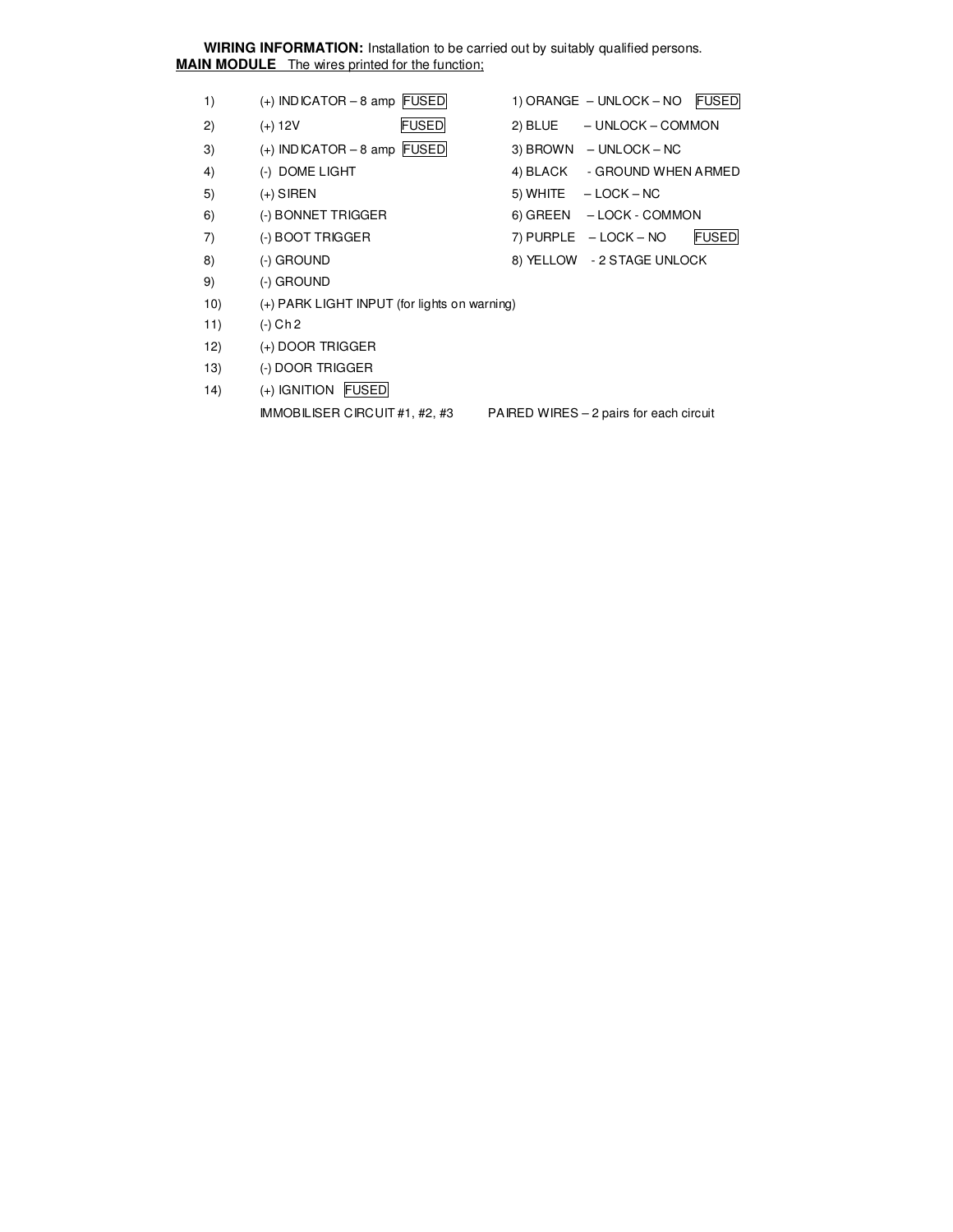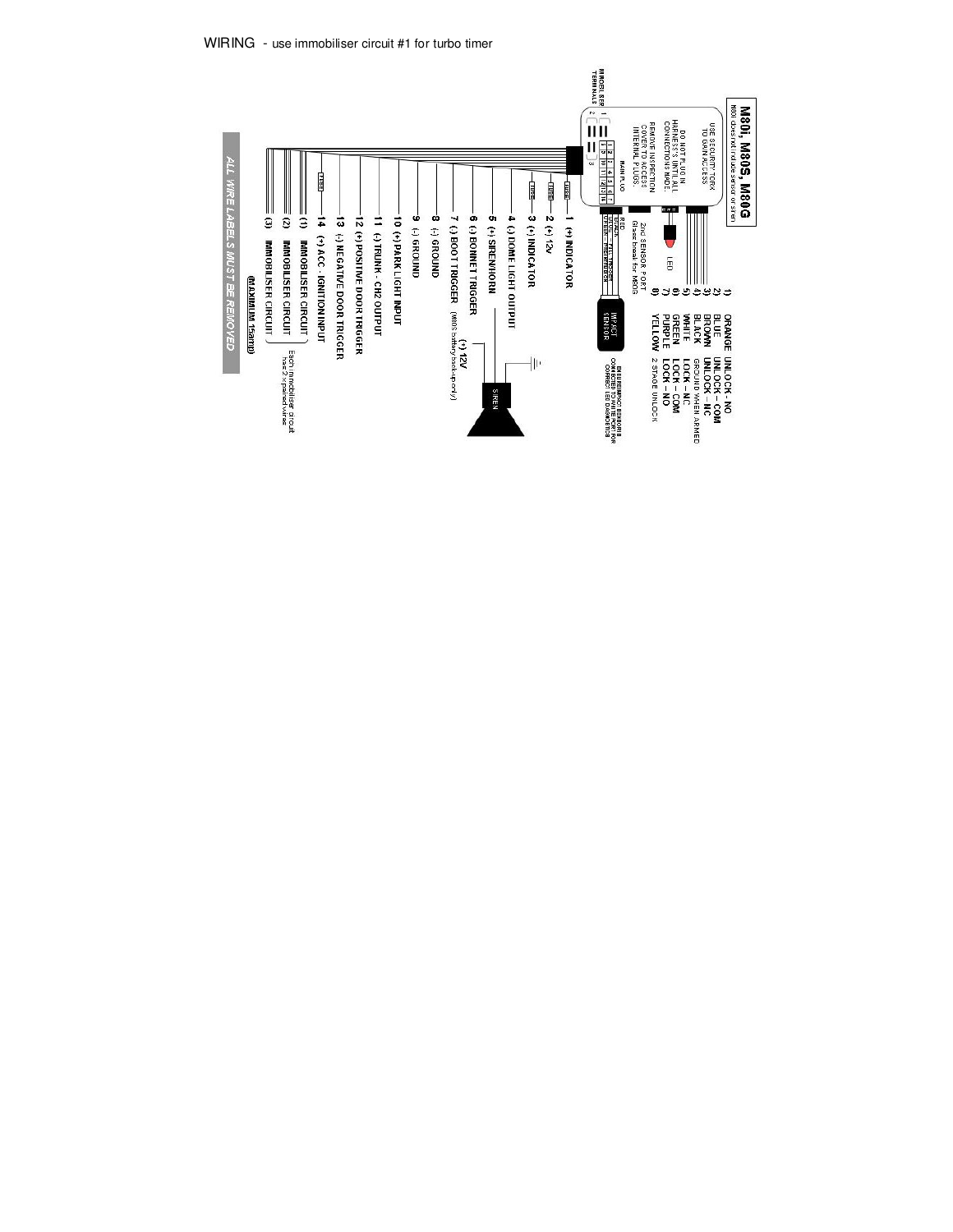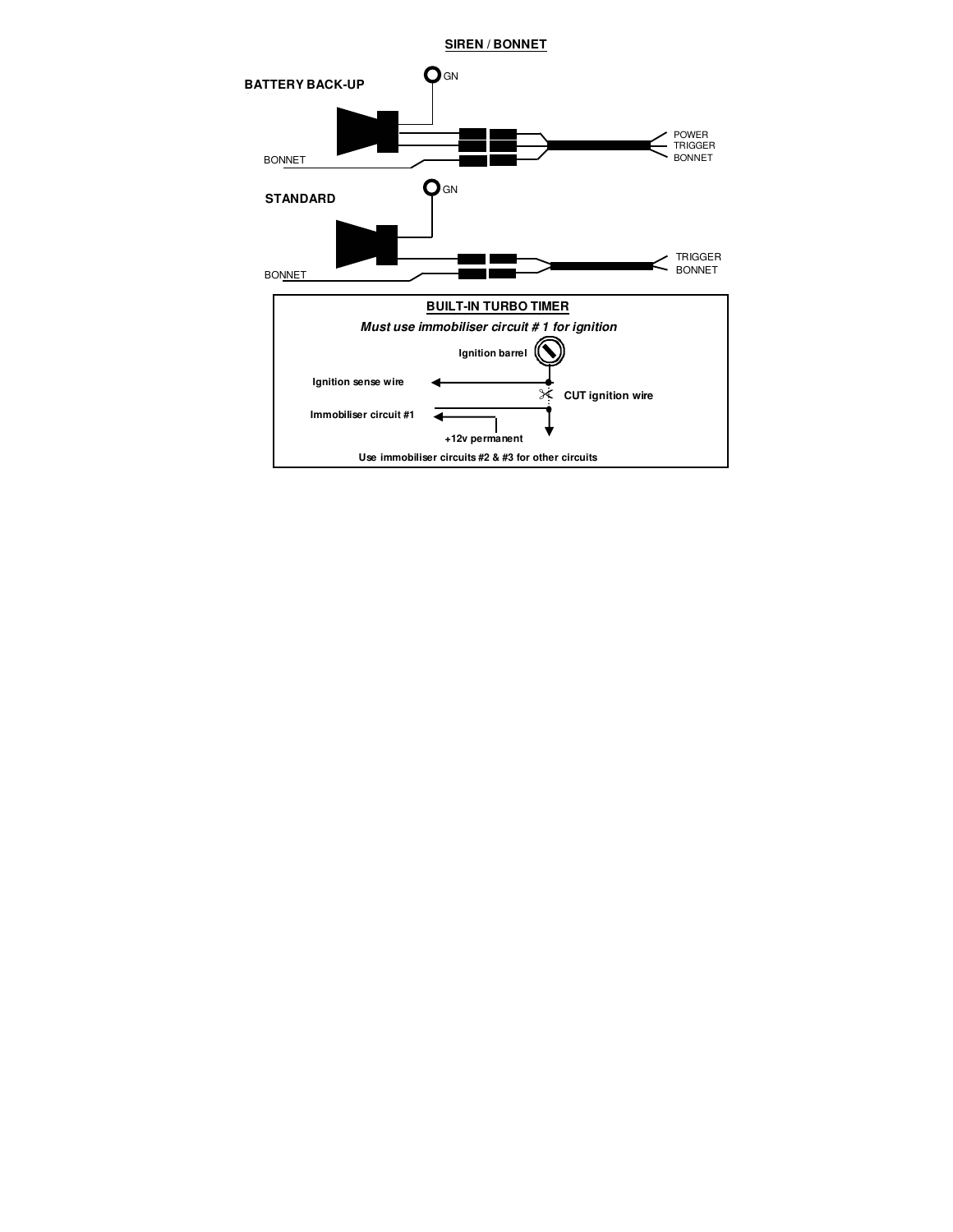#### CENTRAL LOCKING CONNECTION OPTIONS

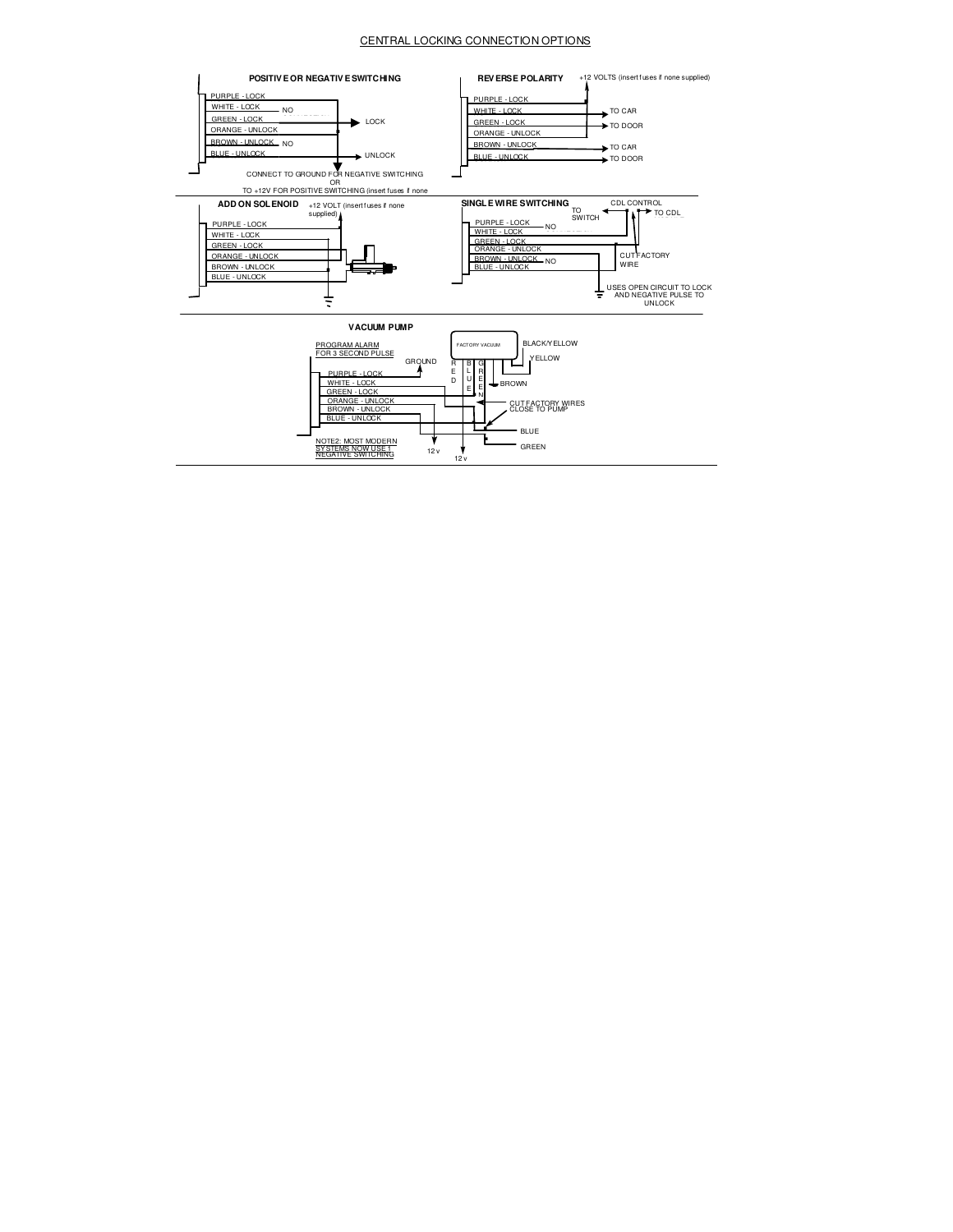PROGRAMME OPTIONS (no chirps for M80i unless siren/horn connected)

- 1. Ensure the drivers door is open
- 2. Within 15 seconds of opening the door, turn the ignition ON/OFF the number of times relative to the programme chart (eg: 4 times for ignition door lock).
- 3. Siren will then chirp the same number of times as the programme number and the lights also flash the same number of times
- 4. Press button one to turn the feature "ON" siren chirps once lights flash once
- 5. Press button two to turn feature "OFF" siren chirps twice lights flash twice
- 6. Leave system for 10 seconds system fast chirps 3 times (lights flash 3 times) to signify end of programming \* = FACTORY DEFAULT

|                         | ↑ = FACTORY DEFAULT       |                                          |                          |
|-------------------------|---------------------------|------------------------------------------|--------------------------|
|                         | <b>FEATURE</b>            | ARM BUTTON (ON)                          | <b>BOOT BUTTON (OFF)</b> |
| 3                       | REMOTE CODE LEARNING      |                                          |                          |
| $\overline{\mathbf{4}}$ | <b>IGNITION DOOR LOCK</b> | ON                                       | OFF*                     |
| $\overline{5}$          | <b>SIREN CHIRPS</b>       | ON <sup>*</sup>                          | <b>OFF</b>               |
| 6                       | TURBO RUN TIME            | Each press $=$<br>1 MINUTE (max' 5 mins) | n/a                      |
| $\overline{7}$          | <b>LAST DOOR ARMING</b>   | ON                                       | OFF <sup>*</sup>         |
| 8                       | <b>DOOR DIAGNOSTICS</b>   | ON <sup>*</sup>                          | <b>OFF</b>               |
| 9                       | <b>AUTO IMMOBILISER</b>   | ON <sup>*</sup>                          | <b>OFF</b>               |
| 10 <sup>10</sup>        | SIREN OR HORN             | $SIREN^*$                                | <b>HORN</b>              |
| 11                      | <b>CDL PULSE</b>          | 0.8 Secs *                               | 3.5 Sec.                 |
| 12                      | <b>NSW SIREN TIMING</b>   | <b>ON</b>                                | OFF <sup>*</sup>         |
| 13                      | AUTO DOOR LOCK            | ON                                       | $OFF^*$                  |
| 14                      | PERIMETER NITE LITE       | ON                                       | OFF <sup>*</sup>         |
| 15                      | <b>TURBO INTERFACE</b>    | ON                                       | OFF <sup>*</sup>         |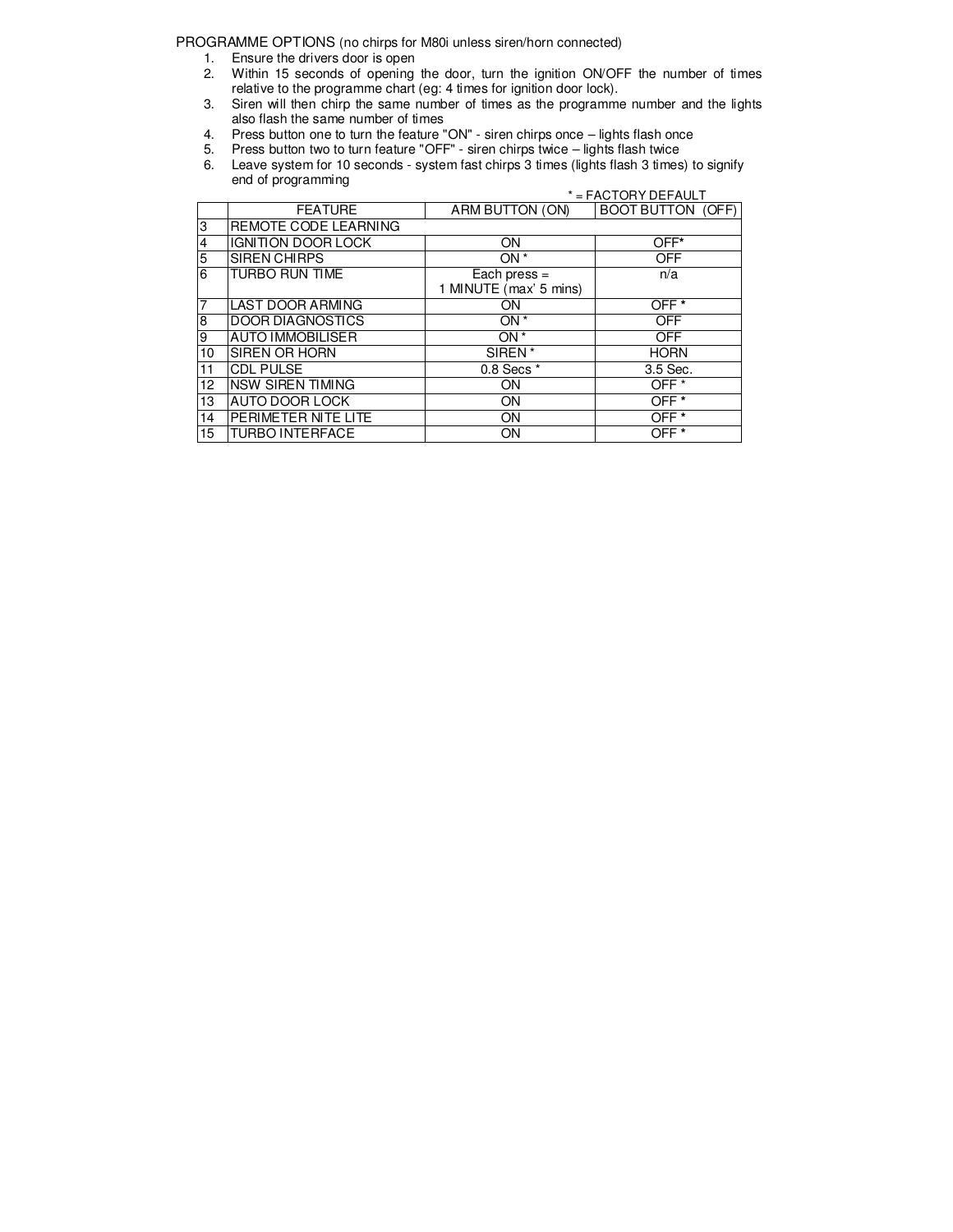# **WARRANTY CONDITIONS**

#### **PRODUCT WARRANTY**

Mongoose warrants for a period of 60 months (5 Years) that it will make good without charge at Mongoose's discretion, by repair or replacement with a reasonable equivalent, any defect in the product providing that;

- (a) the defect has been notified as soon as it is noticed to an authorised Mongoose installation centre, distributor or agent (in the first instance to the original installation centre).
- (b) the alarm is less than 5 years of age from the date of sale and was manufactured within the last 6 years. (c) the alarm has been installed by an approved Mongoose installation agent
- 
- (d) it has been installed according to the AS/NZS 3749.2 Installation Standards and/or to our written instructions.
- (d) provision of proof of purchase stating where it was purchased and by whom it was installed.<br>(e) if the alamn is installed by anyone other than an approved Mongoose installer a 12 month <u>parts only</u> warranty applies
- 
- (f) an authorised installation centre has determined that the defect complained of is a genuine product defect and not caused by;<br>(I) incorrect installation or any other consequential damage caused by the vehicle or other
	- (ii) operation of alarm after it is known to be defective
	-
	- (iii) alteration or modification of the alarm or its components (iv) the fitment of additional security parts or accessories not supplied by or approved of by Mongoose
- (vi) any work carried out on the alarm by someone other than an authorised Mongoose installation centre<br>(vii) misuse, accident, deliberate act or abuse (eg: misdirected electrical current, ingress of water or fluid, veh

Exclusions;<br>(I) remova

- removal & refitting costs of parts (ii) mobile service costs
- 
- 
- (ii) batteries, i.e. remote controls<br>(v) alarms operated outside the original country of purchase (vi) freight costs of parts to rectification centres
- 
- 
- 
- 
- 
- 
- (v) alarms operated outside the original country of purchase  $\hspace{1cm}$  (vi) freight costs of parts to rectification centres (vii) transport costs of patts of patts of parts of patts of patts of patts of patts of patts of p
- (viii) consequential costs of vehicle non-operation where the remote controls or PIN code card are lost, not available, or an inability to use

#### **INSTALLATION WARRANTY**

Warranty for the installation is bome by the original installing agent only.<br>The period and terms of warranty are determined by the installation agent and should be verified with them.<br>Rectification work required to correc to work commencing.

Whilst every care is taken in fitting the security system, Mongoose accepts no responsibility for any damage caused to a vehicle in the installation<br>process. Responsibility is borne by the installer.

#### **THIS WARRANTY IS ONLY TRANSFERABLE AS PRESCRIBED AS BELOW**

- a) If the vehicle is sold with this product, the new owner receives the balance of the warranty but up to a period of 3 years.<br>b) If the original owner has the system re-installed into an alternative vehicle by an authoris
-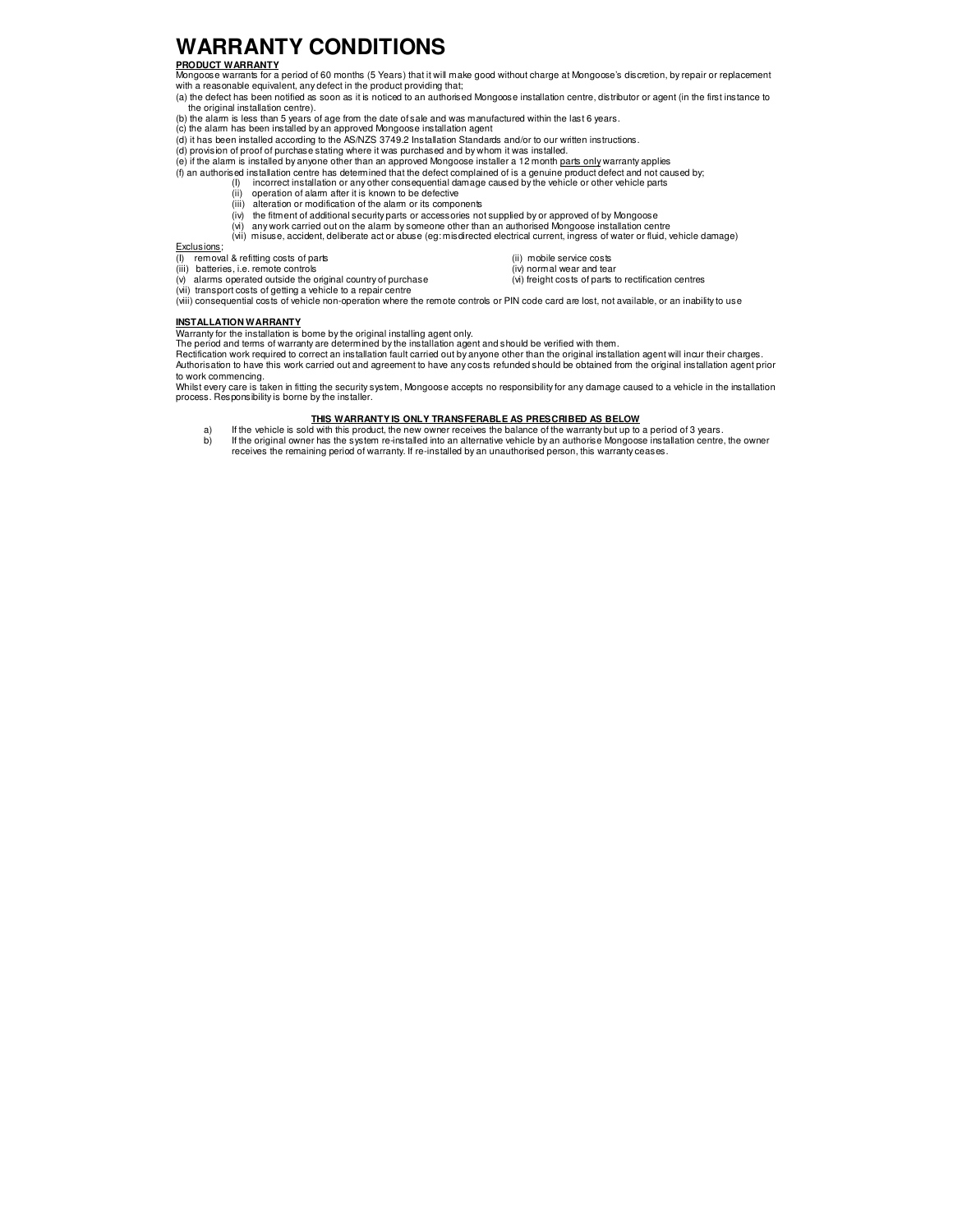The Mongoose M80 models are manufactured, tested and certified to the Australian and New Zealand Standards for vehicle security systems.

 Manufactured for: Mongoose (Australia) Pty Ltd Make & Model Number: Mongoose M80 Series Country of manufacture: Taiwan R.O.C. Supply voltage: 12v DC nominal – negative ground Current consumption: 14~22mAmp (depending on alarm accessories) Suitability: All vehicles with 12v negative earth batteries Date of manufacture: Refer date code on alarm module case

AS/NZS3749.1 2003 Class A & B definition: includes control equipment including setting and unsetting facilities, all sensors, warning devices and provision for immobilisation of the vehicle.

Whilst this security system provides a deterrent, it may not prevent theft or damage through wilful criminal intent.

Mongoose does not by inference, intent or any other means guarantee that a vehicle fitted with one of it's security systems will not be stolen, broken into, tampered with, or parts taken. Mongoose does not offer nor will pay compensation for any loss. We recommend adequate vehicle insurance and the fitment of other security devices as deemed necessary.

The loss and any associated costs of replacing the remote controls and/or PIN code card in making the vehicle mobile (or towage) are the responsibility of the vehicle owner/driver.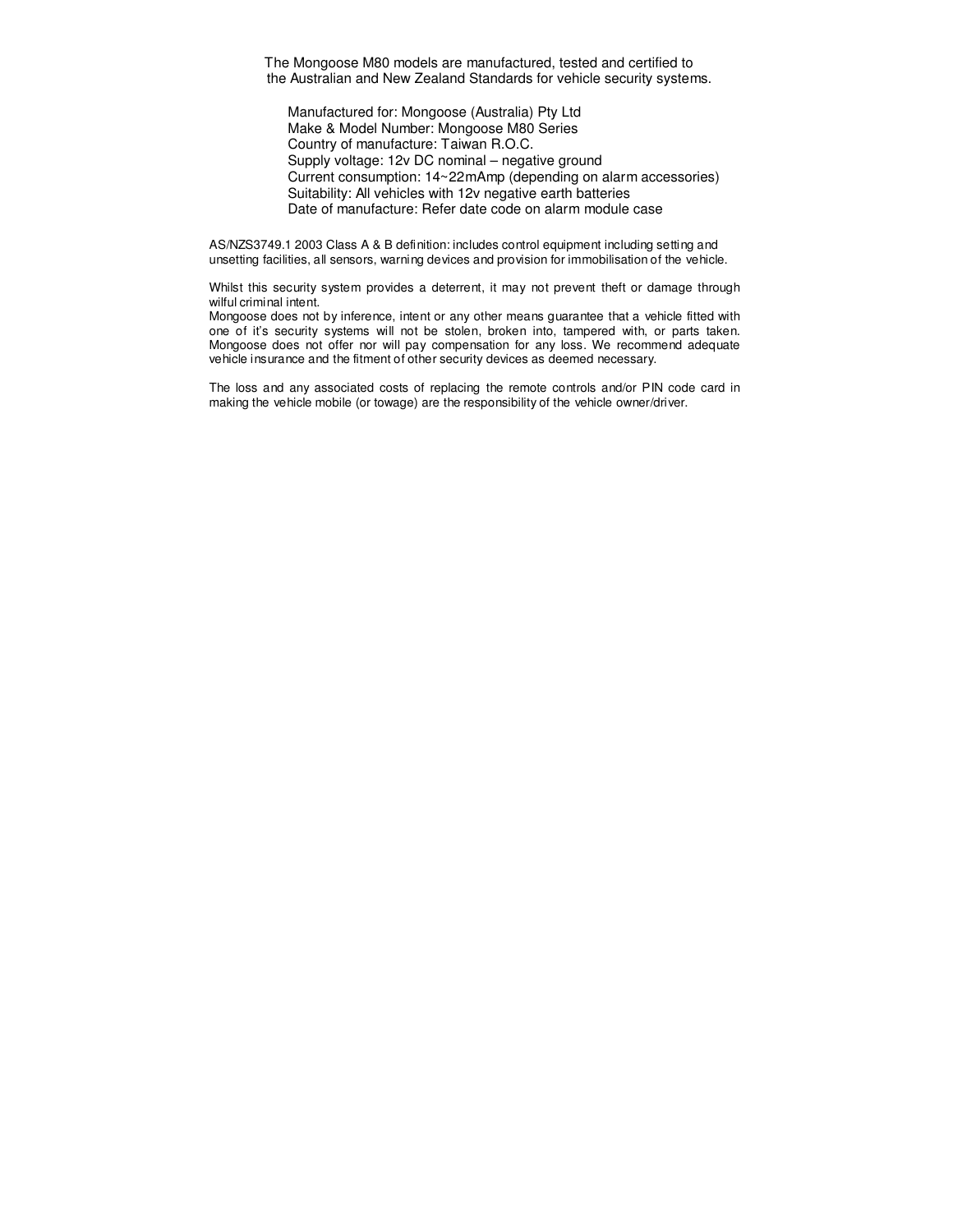|                             | <b>Installation Certificate</b><br>We confirm this Mongoose security system has been installed into                 |  |  |
|-----------------------------|---------------------------------------------------------------------------------------------------------------------|--|--|
|                             | the vehicle detailed below, to the requirements<br>οt<br>AS/NZS 3749.2:1997 or subsequent 'Installation Standards'. |  |  |
| <b>VEHICLE DETAILS</b>      |                                                                                                                     |  |  |
| Make/Model:                 | Registration No':                                                                                                   |  |  |
| <b>INSTALLATION DETAILS</b> |                                                                                                                     |  |  |
| Product Model Number:       | Certified to: AS/NZS                                                                                                |  |  |
| Product supplied by:        |                                                                                                                     |  |  |
| Product installed by:       | (Companyname)                                                                                                       |  |  |
|                             | (Companyname)                                                                                                       |  |  |
| Installers Name:            |                                                                                                                     |  |  |
| Installer Signature:        | Date installed:                                                                                                     |  |  |